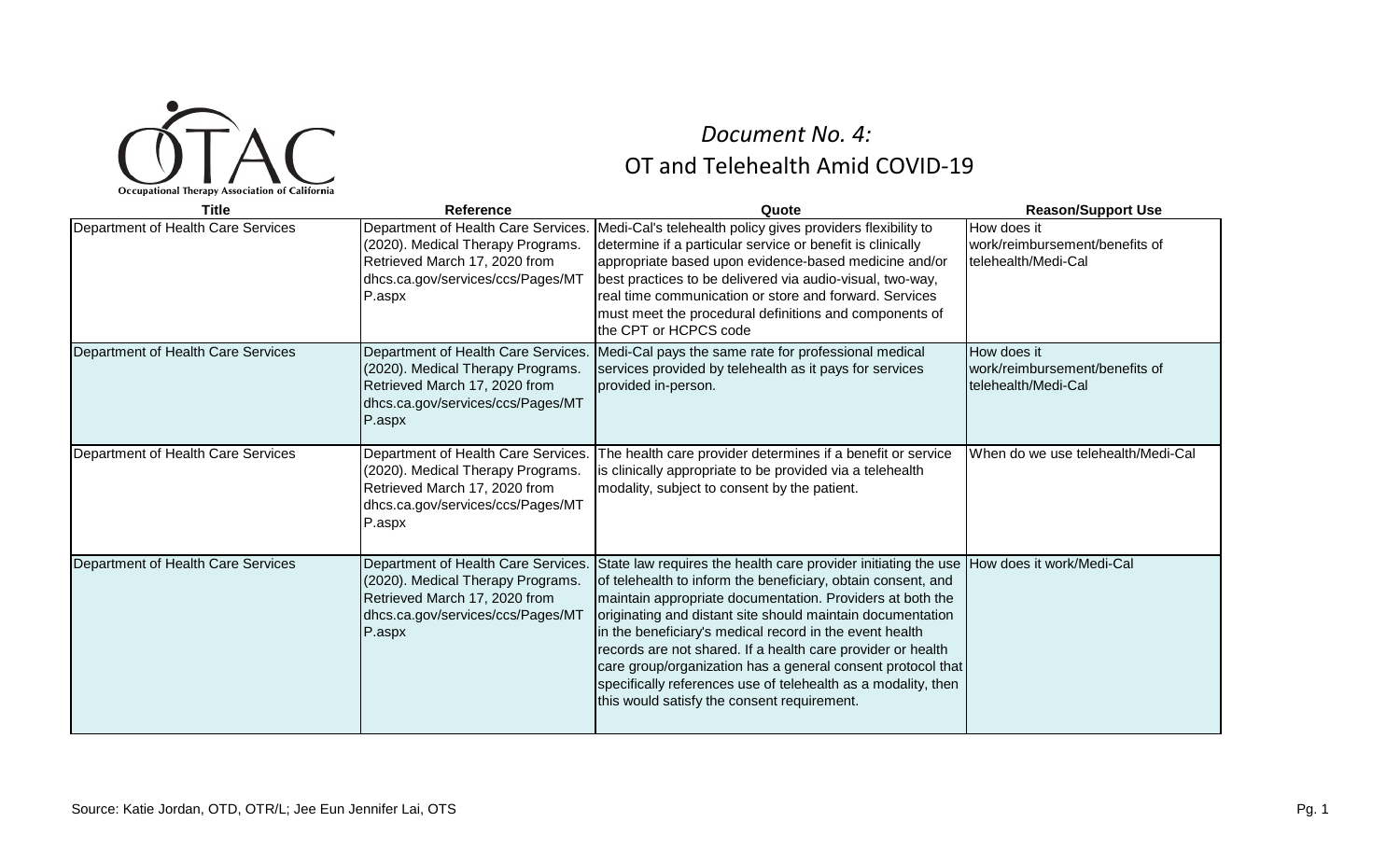| <b>Title</b>                                                                                                | <b>Reference</b>                                                                                                  | Quote                                                                                                                                                                                                                                                                                                                                                                                                                                                                                                                                                                                                                                                                                                                                                                                                                                                                                                                                                                                                                                                                                                                                                                                                         | <b>Reason/Support Use</b> |
|-------------------------------------------------------------------------------------------------------------|-------------------------------------------------------------------------------------------------------------------|---------------------------------------------------------------------------------------------------------------------------------------------------------------------------------------------------------------------------------------------------------------------------------------------------------------------------------------------------------------------------------------------------------------------------------------------------------------------------------------------------------------------------------------------------------------------------------------------------------------------------------------------------------------------------------------------------------------------------------------------------------------------------------------------------------------------------------------------------------------------------------------------------------------------------------------------------------------------------------------------------------------------------------------------------------------------------------------------------------------------------------------------------------------------------------------------------------------|---------------------------|
| Department of Health Care Services - Medical Department of Health Care Services.<br><b>Therapy Programs</b> | (2020). Medical Therapy Programs.<br>Retrieved March 17, 2020 from<br>dhcs.ca.gov/services/ccs/Pages/MT<br>P.aspx | The Medical Therapy Program (MTP) is a special program<br>within California Children's Services that provides physical<br>therapy (PT), occupational therapy (OT) and medical<br>therapy conference (MTC) services for children who have<br>disabling conditions, generally due to neurological or<br>musculoskeletal disorders. Cerebral palsy, Spina bifida,<br>Muscular dystrophy, Rheumatoid arthritis, Spinal cord<br>injuries, Arthrogryposis, Osteogenesis imperfecta, Head<br>injuries                                                                                                                                                                                                                                                                                                                                                                                                                                                                                                                                                                                                                                                                                                                | How does it work/Medi-Cal |
| Department of Health Care Services - Medical Department of Health Care Services.                            |                                                                                                                   | Physical Therapy (PT) and Occupational Therapy (OT)                                                                                                                                                                                                                                                                                                                                                                                                                                                                                                                                                                                                                                                                                                                                                                                                                                                                                                                                                                                                                                                                                                                                                           | How does it work/Medi-Cal |
| <b>Therapy Programs</b>                                                                                     | (2020). Medical Therapy Programs.<br>Retrieved March 17, 2020 from<br>dhcs.ca.gov/services/ccs/Pages/MT<br>P.aspx | services are provided at Medical Therapy Units (MTUs).<br>MTUs are outpatient clinics located in designated public<br>schools. OT is primarily provided to address self help skills<br>or Activities of Daily Living (ADLs). OT is provided by a<br>trained Occupational Therapist who has at least a<br>Bachelors degree, graduated from an approved School of<br>Occupational Therapy, and has a license to provide<br>Occupational Therapy in California.<br>The MTC is an interdisciplinary team meeting where the<br>child's medical case management regarding the MTP<br>eligible condition is determined. This includes PT, OT and<br>recommendations for specialized equipment, such as<br>orthotics/braces, wheelchairs and other assistive devices.<br>Comprehensive evaluations are completed by MTP staff<br>and findings and recommendations are discussed with the<br>parents. This evaluation includes physical assessment and<br>may include home, classroom and community access<br>assessment.<br>MTP staff attends Individualized Educational Plan (IEP)<br>meetings, when requested, to make sure school staff is<br>aware of the child's participation and current status in the<br>MTP. |                           |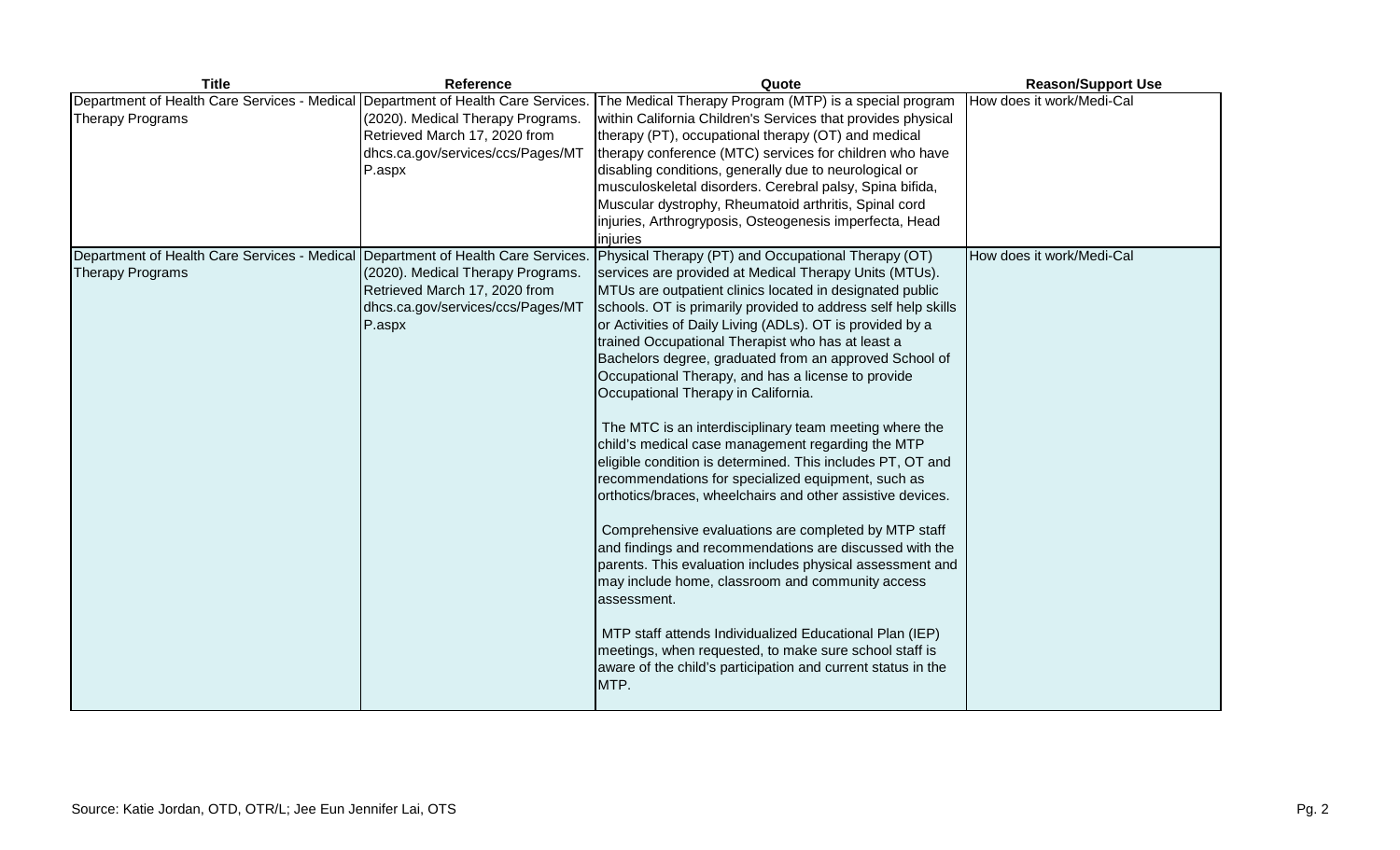| <b>Title</b>                                       | Reference                                                                                                                                                                                                   | Quote                                                                                                                                                                                                                                                                                                                                                                                                                                                                                                                                                                            | <b>Reason/Support Use</b>   |
|----------------------------------------------------|-------------------------------------------------------------------------------------------------------------------------------------------------------------------------------------------------------------|----------------------------------------------------------------------------------------------------------------------------------------------------------------------------------------------------------------------------------------------------------------------------------------------------------------------------------------------------------------------------------------------------------------------------------------------------------------------------------------------------------------------------------------------------------------------------------|-----------------------------|
| AOTA - OT and Telehealth in the Age of<br>COVID-19 | American Occupational Therapy<br>Association. (2020). OT and<br>Telehealth in the Age of COVID-19.<br>Retrieved March 17, 2020 from<br>https://www.aota.org/Practice/Manag<br>e/telehealth/coronavirus.aspx | While it may seem an easy fix and an obvious solution,<br>there are still some obstacles surrounding providing OT via<br>telehealth.<br>Although Congress recently passed legislation providing<br>additional money and loosening the restrictions on<br>telehealth in Medicare, this legislation only serves to ease<br>access to existing telehealth services-it does not expand<br>the definition of who can provide telehealth services.<br>Currently, the statutory definition of a telehealth-eligible<br>provider does not include occupational therapy<br>practitioners. | Medicare                    |
| AOTA - OT and Telehealth in the Age of<br>COVID-19 | American Occupational Therapy<br>Association. (2020). OT and<br>Telehealth in the Age of COVID-19.<br>Retrieved March 17, 2020 from<br>https://www.aota.org/Practice/Manag<br>e/telehealth/coronavirus.aspx | For Medicare Advantage plans, CMS has also released a<br>memorandum that outlines the requirements, obligations,<br>and flexibilities afforded to the Medicare Advantage<br>organizations during the outbreak. For example, Medicare<br>Advantage plans may expand their coverage of telehealth<br>services during the outbreak without penalty or enforcement<br>actions from CMS.                                                                                                                                                                                              | Medicare/Medicare advantage |
| AOTA - OT and Telehealth in the Age of<br>COVID-19 | American Occupational Therapy<br>Association. (2020). OT and<br>Telehealth in the Age of COVID-19.<br>Retrieved March 17, 2020 from<br>https://www.aota.org/Practice/Manag<br>e/telehealth/coronavirus.aspx | or Medicaid and CHIP programs, many OT services are<br>already reimbursable via telehealth. However, there is<br>variation from state to state. In those circumstances,<br>practitioners are urged to contact their state Medicaid<br>agency with any questions.                                                                                                                                                                                                                                                                                                                 | Medicaid/Medi-Cal           |
| AOTA - OT and Telehealth in the Age of<br>COVID-19 | American Occupational Therapy<br>Association. (2020). OT and<br>Telehealth in the Age of COVID-19.<br>Retrieved March 17, 2020 from<br>https://www.aota.org/Practice/Manag<br>e/telehealth/coronavirus.aspx | Members can check AOTA's chart of telehealth laws and<br>regulations, as well as other AOTA telehealth documents<br>on the members only section of the website. Practitioners<br>should be aware that this situation is very fluid, and<br>guidance and policies are issued daily if not more<br>frequently.<br>AOTA will update resources as they become available at<br>www.aota.org/coronavirus.                                                                                                                                                                              | Summary                     |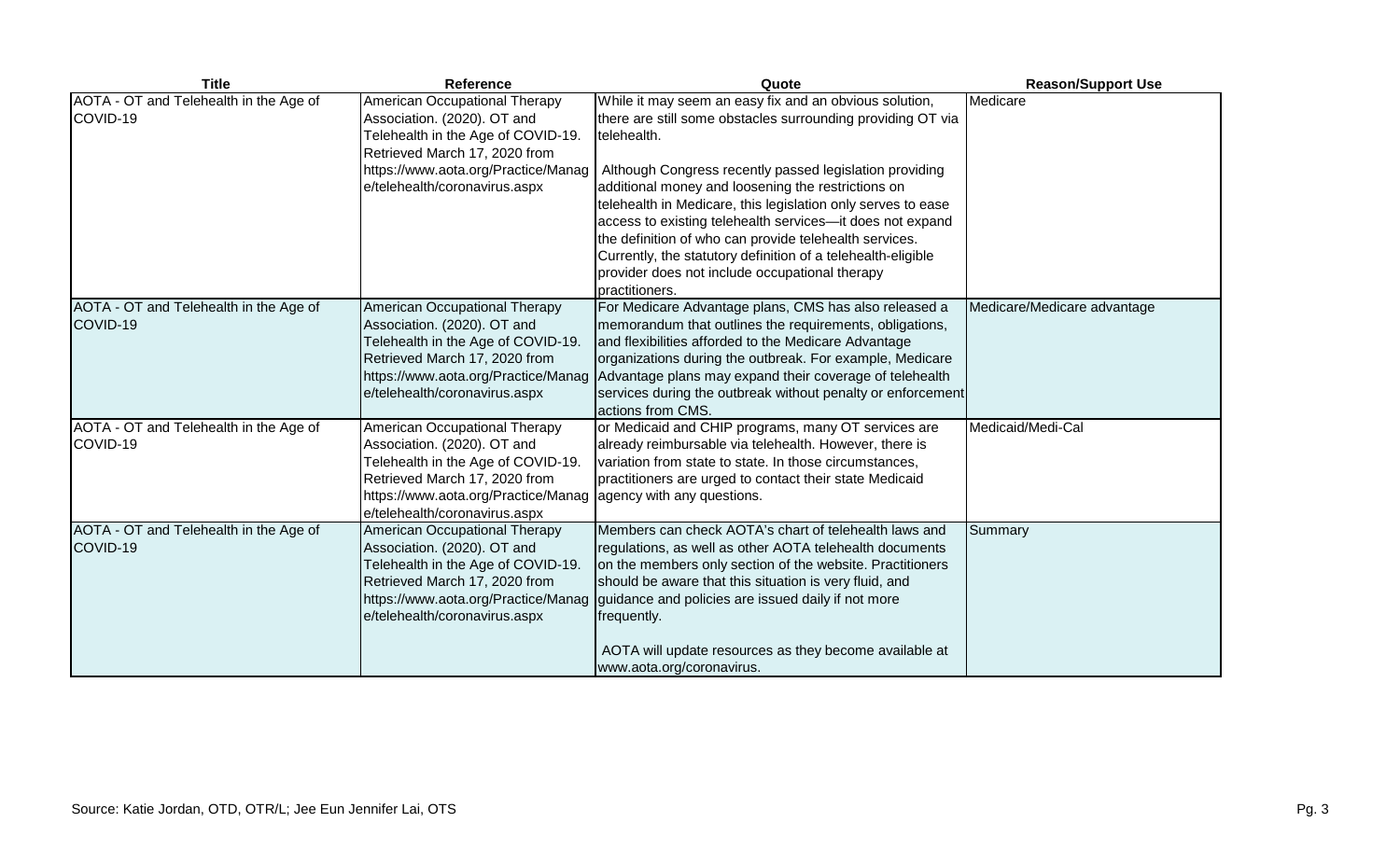| <b>Title</b>                                                                                          | Reference                                                                                                                                                                                                   | Quote                                                                                                                                                                                                                                                                                                                                                                                                                                                                                                                                                                                                                                                                                                                                                                                                                                                                                                                                                                                                                                                                                               | <b>Reason/Support Use</b>        |
|-------------------------------------------------------------------------------------------------------|-------------------------------------------------------------------------------------------------------------------------------------------------------------------------------------------------------------|-----------------------------------------------------------------------------------------------------------------------------------------------------------------------------------------------------------------------------------------------------------------------------------------------------------------------------------------------------------------------------------------------------------------------------------------------------------------------------------------------------------------------------------------------------------------------------------------------------------------------------------------------------------------------------------------------------------------------------------------------------------------------------------------------------------------------------------------------------------------------------------------------------------------------------------------------------------------------------------------------------------------------------------------------------------------------------------------------------|----------------------------------|
| AOTA - OT and Telehealth in the Age of<br>COVID-19                                                    | American Occupational Therapy<br>Association. (2020). OT and<br>Telehealth in the Age of COVID-19.<br>Retrieved March 17, 2020 from<br>https://www.aota.org/Practice/Manag<br>e/telehealth/coronavirus.aspx | Likewise, with private/commercial payers, coverage for OT<br>services provided via telehealth will vary by plan. Many<br>plans are electing to waive cost-sharing (co-payments,<br>deductibles, and co-insurance) or otherwise expanding<br>access for telehealth services-for example, CVS/Aetna is<br>waiving co-payments for telemedicine visits for any reason<br>under certain circumstances, and Blue Cross and Blue<br>Shield is encouraging its member plans to provided<br>expanded access to telehealth services. Some plans are<br>implementing this just for services provided to individuals<br>diagnosed with COVID-19, but some are doing so for all<br>currently covered telehealth services, no matter the<br>diagnosis. Whether OT is included depends in part on<br>whether the state scope of practice allows for OT to be<br>provided via telehealth and also on the plan policies and<br>benefits structure. Practitioners are encouraged to contact<br>the plans directly to determine the plans' current policy and<br>approach to the provision of OT telehealth services. | Private insurances on telehealth |
| Center for Disease Control - CDC - Telehealth Center for Disease Control. (2020).<br>and Telemedicine | Public Health Professionals Gateway<br>Public Health Law, The Use of<br>Telehealth and Telemedicine in<br>Public Health. Retrieved March 17,<br>2020 from<br>/topic/telehealth.html                         | increasingly widespread implementation of telehealth is<br>due, in large part, to the belief that it will reduce costs and<br>improve access to care, especially for underserved<br>populations and residents of rural areas. Telehealth is a<br>promising public health tool because of its 1) potentially<br>significant impact on medically underserved populations<br>https://www.cdc.gov/phlp/publications through increased access, 2) increasing prevalence as a<br>recognized standard of care, 3) influence on the provider-<br>patient relationship, and 4) potential to save billions of<br>dollars in healthcare expenditures.                                                                                                                                                                                                                                                                                                                                                                                                                                                          | Benefits of telehealth           |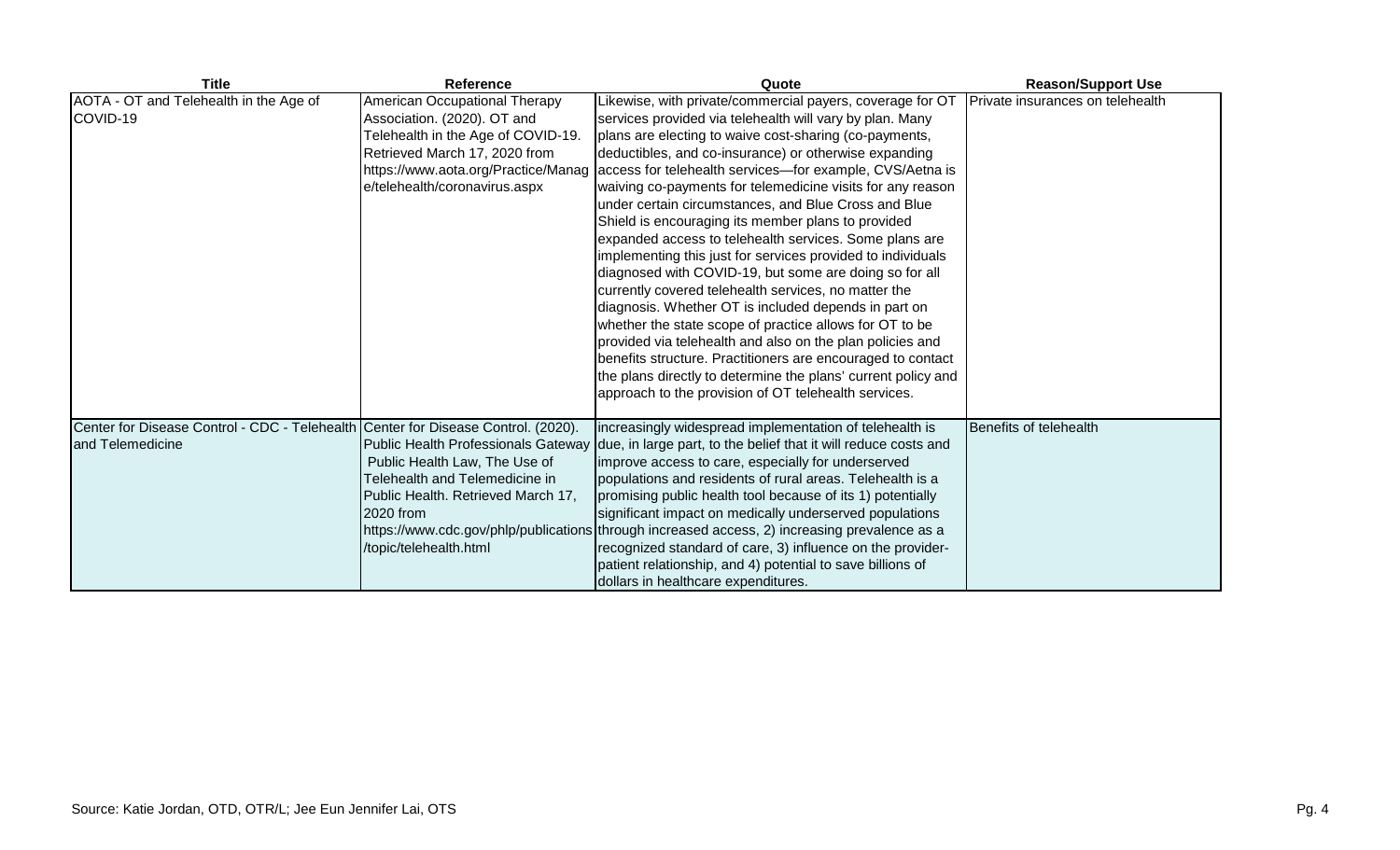| <b>Title</b>                                                                    | <b>Reference</b>                    | Quote                                                                             | <b>Reason/Support Use</b> |
|---------------------------------------------------------------------------------|-------------------------------------|-----------------------------------------------------------------------------------|---------------------------|
| AOTA - Occupational Therapy and Telehealth: American Occupational Therapy       |                                     | Regulation: California Code of Regulations Title 16, Division CA state regulation |                           |
| State Statutes, Regulations, Regulatory Board Association. (2020). Occupational |                                     | 39, Article 8, Section 4172                                                       |                           |
| Statements - March 2020                                                         | Therapy and Telehealth: State       | (a) In order to provide occupational therapy services via                         |                           |
|                                                                                 | Statutes, Regulations, Regulatory   | telehealth as defined in Section 2290.5 of the Code, an                           |                           |
|                                                                                 | Board Statements. Retrieved March   | occupational therapist or occupational therapy assistant                          |                           |
|                                                                                 | 17, 2020 from                       | providing services to a patient or client in this State must                      |                           |
|                                                                                 | https://www.aota.org/~/media/Corpor | have a valid and current license issued by the Board.                             |                           |
|                                                                                 | ate/Files/Secure/Advocacy/State/Tel | (b) An occupational therapist shall inform the patient or                         |                           |
|                                                                                 | ehealth-State-Statutes-Regulations- | client about occupational therapy services via telehealth                         |                           |
|                                                                                 | Regulatory-Board-Statements.pdf     | and obtain consent prior to delivering those services,                            |                           |
|                                                                                 |                                     | consistent with Section 2290.5 of the Code. (c) An                                |                           |
|                                                                                 |                                     | occupational therapist shall determine whether an in-person                       |                           |
|                                                                                 |                                     | evaluation or in-person interventions are necessary                               |                           |
|                                                                                 |                                     | considering: the complexity of the patient's/client's                             |                           |
|                                                                                 |                                     | condition; his or her own knowledge, skills, and abilities; the                   |                           |
|                                                                                 |                                     | nature and complexity of the intervention; the requirements                       |                           |
|                                                                                 |                                     | of the practice setting; and the patient's/client's context and                   |                           |
|                                                                                 |                                     | environment.                                                                      |                           |
|                                                                                 |                                     | (d) An occupational therapist or occupational therapy                             |                           |
|                                                                                 |                                     | assistant providing occupational therapy services via                             |                           |
|                                                                                 |                                     | telehealth must:                                                                  |                           |
|                                                                                 |                                     | (1) Exercise the same standard of care when providing                             |                           |
|                                                                                 |                                     | occupational therapy services via telehealth as with any                          |                           |
|                                                                                 |                                     | other mode of delivery of occupational therapy services;                          |                           |
|                                                                                 |                                     | (2) Provide services consistent with section 2570.2(k) of                         |                           |
|                                                                                 |                                     | the Code; and                                                                     |                           |
|                                                                                 |                                     | (3) Comply with all other provisions of the Occupational                          |                           |
|                                                                                 |                                     | Therapy Practice Act and its attending regulations,                               |                           |
|                                                                                 |                                     | including the ethical standards of practice set forth in                          |                           |
|                                                                                 |                                     | section 4170, as well as any other applicable provisions of                       |                           |
|                                                                                 |                                     | law. e) Failure to comply with these regulations shall be                         |                           |
|                                                                                 |                                     | considered unprofessional conduct as set forth in the                             |                           |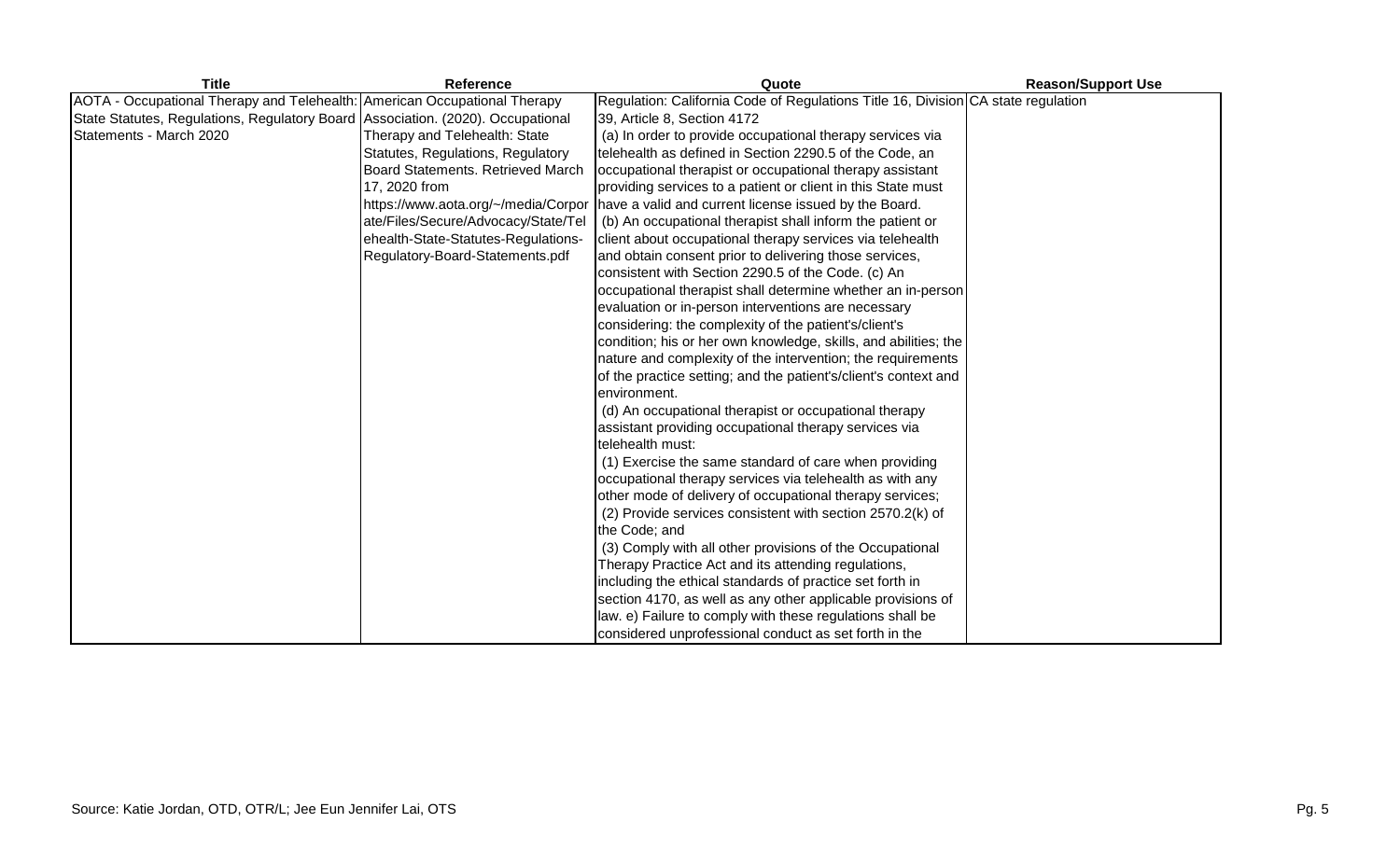| <b>Title</b>                                                                                                            | <b>Reference</b>                                                                                                                                                                                                                                               | Quote                                                                                                                                                                                                                                                                                                                                                                                                                                                                             | <b>Reason/Support Use</b>                                                          |
|-------------------------------------------------------------------------------------------------------------------------|----------------------------------------------------------------------------------------------------------------------------------------------------------------------------------------------------------------------------------------------------------------|-----------------------------------------------------------------------------------------------------------------------------------------------------------------------------------------------------------------------------------------------------------------------------------------------------------------------------------------------------------------------------------------------------------------------------------------------------------------------------------|------------------------------------------------------------------------------------|
| Health Policy Perspectives-Telehealth and<br>occupational therapy: Integral to the Triple<br>Aim of health care reform. | Cason, J. (2015). Health Policy<br>Perspectives-Telehealth and<br>occupational therapy: Integral to the<br>Triple Aim of health care reform.<br>American Journal of Occupational<br>Therapy, 69, 6902090010.<br>http://dx.doi.org/10.5014/ajot.2015.69<br>2017 | This growth in telehealth is expected to continue as the<br>ACA is fully implemented and its objectives are achieved.<br>The establishment of this new health care environment<br>creates opportunities for occupational therapy practitioners<br>to integrate telehealth technologies when working with<br>clients to increase access to services, improve health<br>outcomes, pro- mote health and wellness, enhance man-<br>agement of chronic diseases, and facilitate (p. 2) | Benefits of telehealth/keeping up with<br>technology/relevance of telehealth today |
| Health Policy Perspectives-Telehealth and<br>occupational therapy: Integral to the Triple<br>Aim of health care reform. | Cason, J. (2015). Health Policy<br>Perspectives-Telehealth and<br>occupational therapy: Integral to the<br>Triple Aim of health care reform.<br>American Journal of Occupational<br>Therapy, 69, 6902090010.<br>http://dx.doi.org/10.5014/ajot.2015.69<br>2017 | The profession must take advantage of these op-<br>portunities both to keep up with the changing health care<br>system and to ensure the full and contemporary availability<br>of occupational therapy. (p. 2)                                                                                                                                                                                                                                                                    | Benefits of telehealth/keeping up with<br>technology/relevance of telehealth today |
| Health Policy Perspectives-Telehealth and<br>occupational therapy: Integral to the Triple<br>Aim of health care reform. | Cason, J. (2015). Health Policy<br>Perspectives-Telehealth and<br>occupational therapy: Integral to the<br>Triple Aim of health care reform.<br>American Journal of Occupational<br>Therapy, 69, 6902090010.<br>http://dx.doi.org/10.5014/ajot.2015.69<br>2017 | High levels of satisfaction have been reported among<br>patients receiving services through telehealth technologies<br>(p. 2)                                                                                                                                                                                                                                                                                                                                                     | Benefits of telehealth/patient satisfaction                                        |
| Health Policy Perspectives-Telehealth and<br>occupational therapy: Integral to the Triple<br>Aim of health care reform. | Cason, J. (2015). Health Policy<br>Perspectives-Telehealth and<br>occupational therapy: Integral to the<br>Triple Aim of health care reform.<br>American Journal of Occupational<br>Therapy, 69, 6902090010.<br>http://dx.doi.org/10.5014/ajot.2015.69<br>2017 | some patients even preferred videoconfer-encing to in-<br>person contact (Steel et al., 2011). Factors that influenced<br>patient and caregiver satisfaction with telehealth in- cluded<br>positive perceived benefits, conve- nience, and usefulness<br>of the telehealth program (p. 2)                                                                                                                                                                                         | Benefits of telehealth/patient satisfaction                                        |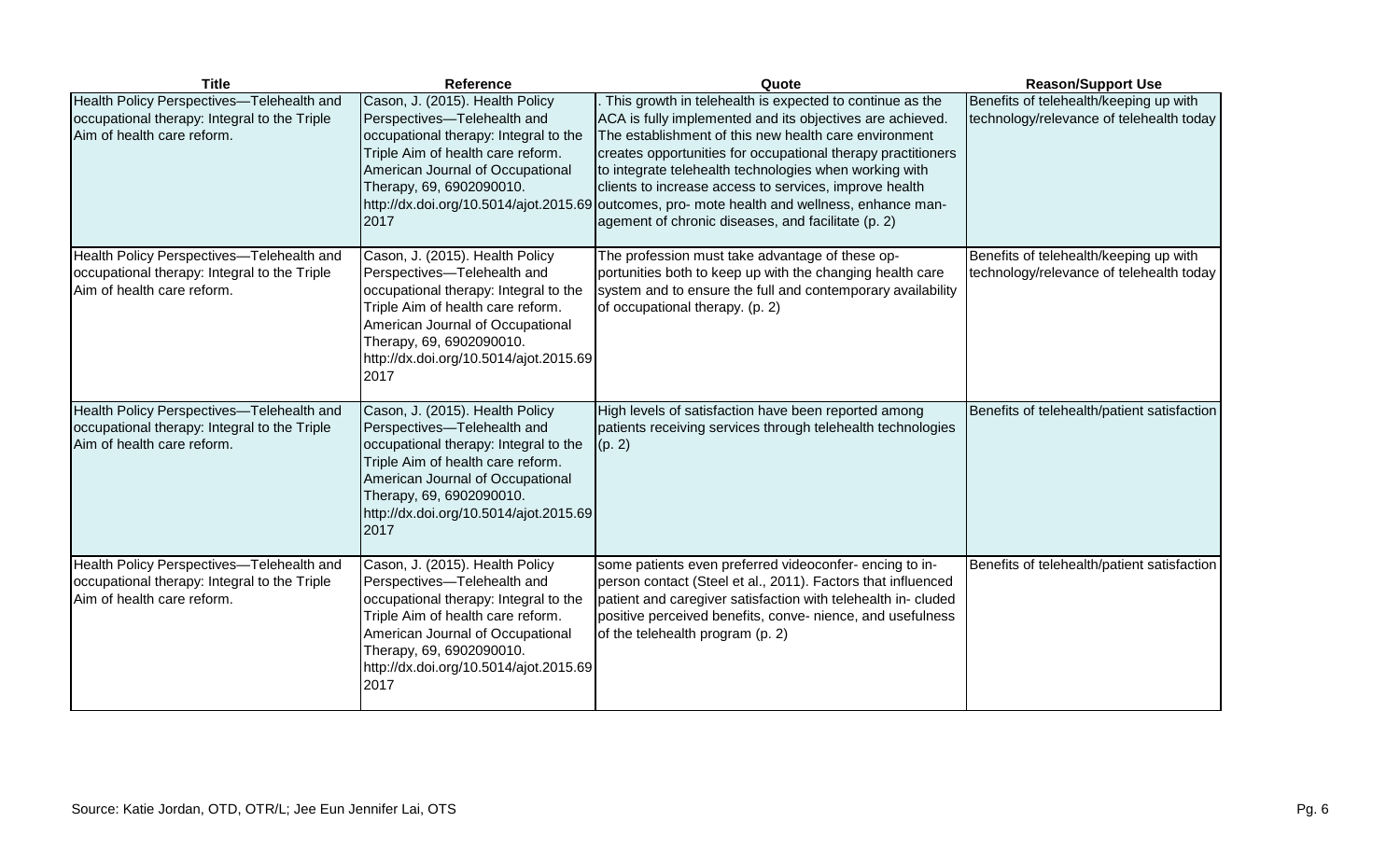| <b>Title</b>                                                                                                            | <b>Reference</b>                                                                                                                                                                                                                                               | Quote                                                                                                                                                                                                                                                                                                                                                                                                                                                                                                                                                                                                                                                                                                                                                                                                                                                                                                                                                                                                                                                                      | <b>Reason/Support Use</b>                                                                              |
|-------------------------------------------------------------------------------------------------------------------------|----------------------------------------------------------------------------------------------------------------------------------------------------------------------------------------------------------------------------------------------------------------|----------------------------------------------------------------------------------------------------------------------------------------------------------------------------------------------------------------------------------------------------------------------------------------------------------------------------------------------------------------------------------------------------------------------------------------------------------------------------------------------------------------------------------------------------------------------------------------------------------------------------------------------------------------------------------------------------------------------------------------------------------------------------------------------------------------------------------------------------------------------------------------------------------------------------------------------------------------------------------------------------------------------------------------------------------------------------|--------------------------------------------------------------------------------------------------------|
| Health Policy Perspectives-Telehealth and<br>occupational therapy: Integral to the Triple<br>Aim of health care reform. | Cason, J. (2015). Health Policy<br>Perspectives-Telehealth and<br>occupational therapy: Integral to the<br>Triple Aim of health care reform.<br>American Journal of Occupational<br>Therapy, 69, 6902090010.<br>http://dx.doi.org/10.5014/ajot.2015.69<br>2017 | telerehabilitation studies revealed "consistently high" patient Benefits of telehealth/patient satisfaction<br>satisfaction with telerehabilitation and clinical outcomes<br>comparable with in-person interventions. (p. 2)                                                                                                                                                                                                                                                                                                                                                                                                                                                                                                                                                                                                                                                                                                                                                                                                                                               |                                                                                                        |
| Health Policy Perspectives-Telehealth and<br>occupational therapy: Integral to the Triple<br>Aim of health care reform. | Cason, J. (2015). Health Policy<br>Perspectives-Telehealth and<br>occupational therapy: Integral to the<br>Triple Aim of health care reform.<br>American Journal of Occupational<br>Therapy, 69, 6902090010.<br>2017                                           | Telehealth improves access to care and specialists;<br>prevents delays in care caused by personnel shortages,<br>travel, and other barriers; facilitates care coordination and<br>communication; reduces hospital admis- sions and<br>readmissions through telehealth- delivered health and<br>wellness services, chronic disease management, and<br>http://dx.doi.org/10.5014/ajot.2015.69 prevention of secondary complications of chronic dis-<br>eases; and fosters care in the community (p.2)                                                                                                                                                                                                                                                                                                                                                                                                                                                                                                                                                                        | Benefits of telehealth                                                                                 |
| Health Policy Perspectives-Telehealth and<br>occupational therapy: Integral to the Triple<br>Aim of health care reform. | Cason, J. (2015). Health Policy<br>Perspectives-Telehealth and<br>occupational therapy: Integral to the<br>Triple Aim of health care reform.<br>American Journal of Occupational<br>Therapy, 69, 6902090010.<br>http://dx.doi.org/10.5014/ajot.2015.69<br>2017 | The U.S. Department of Veterans Affairs (VA) has been at<br>the forefront of the use of telehealth. A VA report noted a<br>22% annual increase in telehealth utilization and reported<br>that 1,793,496 telehealth episodes of care took place in<br>fiscal year 2013 (Darkins, 2014). Home telehealth services<br>within the VA enabled 41,430 pa- tients to live<br>independently in their own homes rather than receiving care<br>in a long- term institutional setting. Telehealth pro-<br>gramming in the VA resulted in decreased hospital bed<br>days of care, decreased hospital admissions, travel<br>reduction savings of ap- proximately \$35 per consultation,<br>and high patient satisfaction (Darkins, 2014).<br>Occupational therapy practitioners are involved in diverse<br>VA telehealth programs that provide a variety of<br>rehabilitation and health and wellness services (U.S.<br>Department of Veterans Affairs, 2014). Studies demon-<br>strate the effectiveness of telehealth for re- habilitation of<br>veterans with traumatic brain (p. 3) | Telehealth as a Tool to Improve<br>Population Health/VA/proven positive<br>outcome of telehealth in OT |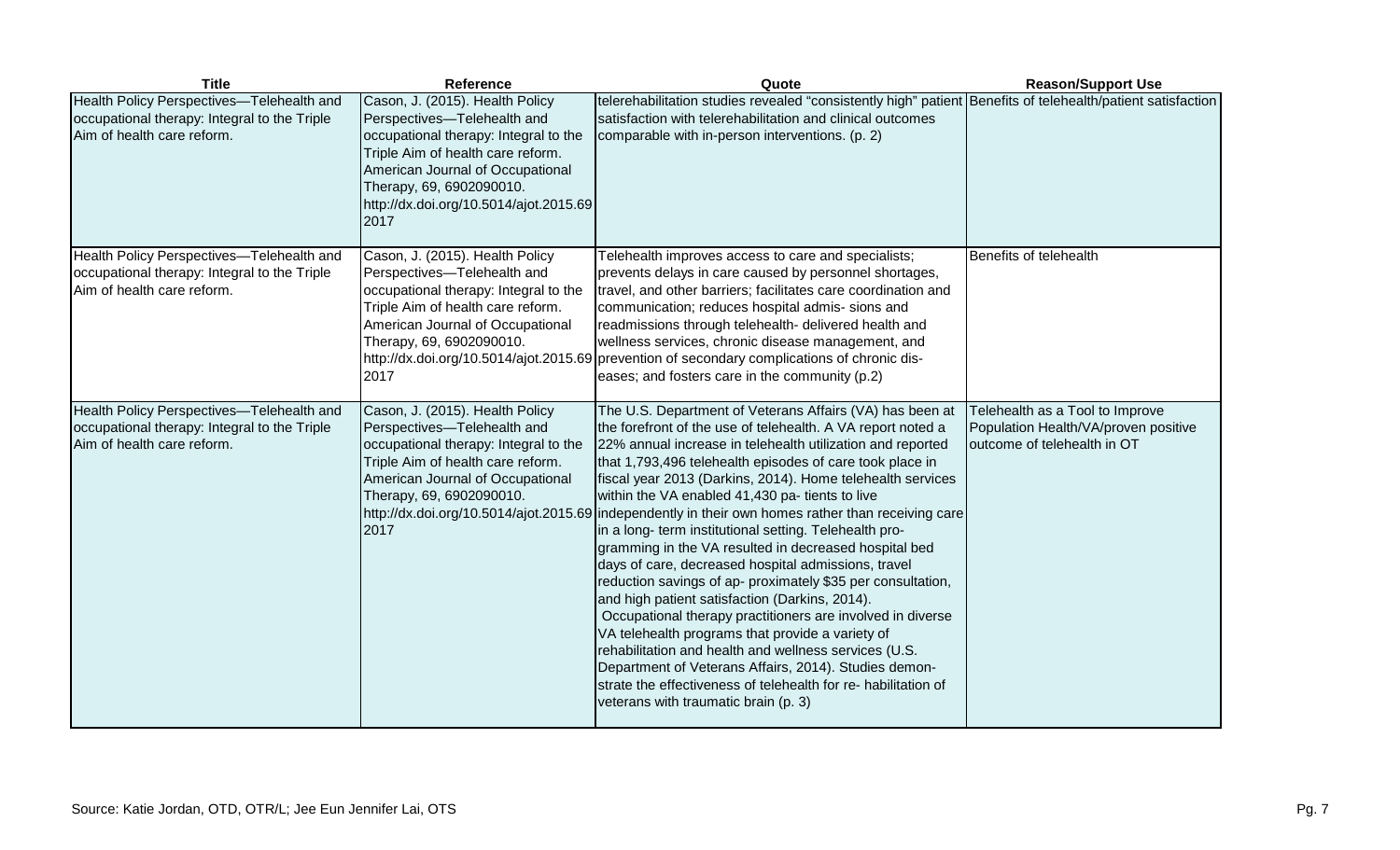| <b>Title</b>                                                                                                            | <b>Reference</b>                                                                                                                                                                                                                                               | Quote                                                                                                                                                  | <b>Reason/Support Use</b>                                                    |
|-------------------------------------------------------------------------------------------------------------------------|----------------------------------------------------------------------------------------------------------------------------------------------------------------------------------------------------------------------------------------------------------------|--------------------------------------------------------------------------------------------------------------------------------------------------------|------------------------------------------------------------------------------|
| Health Policy Perspectives-Telehealth and<br>occupational therapy: Integral to the Triple<br>Aim of health care reform. | Cason, J. (2015). Health Policy<br>Perspectives-Telehealth and<br>occupational therapy: Integral to the<br>Triple Aim of health care reform.<br>American Journal of Occupational<br>Therapy, 69, 6902090010.<br>http://dx.doi.org/10.5014/ajot.2015.69<br>2017 | may reduce health care costs overall and contribute to<br>positive health outcomes and effective patient self-<br>management of chronic disease (p. 3) | Benefits of telehealth/cost/patient<br>satisfaction                          |
| Health Policy Perspectives-Telehealth and<br>occupational therapy: Integral to the Triple<br>Aim of health care reform. | Cason, J. (2015). Health Policy<br>Perspectives-Telehealth and<br>occupational therapy: Integral to the<br>Triple Aim of health care reform.<br>American Journal of Occupational<br>Therapy, 69, 6902090010.<br>http://dx.doi.org/10.5014/ajot.2015.69<br>2017 | concluded that home telehealth was equivalent or superior<br>to usual care (p.3)                                                                       | Benefits of telehealth/patient<br>satisfaction/relevance of telehealth today |
| Health Policy Perspectives-Telehealth and<br>occupational therapy: Integral to the Triple<br>Aim of health care reform. | Cason, J. (2015). Health Policy<br>Perspectives-Telehealth and<br>occupational therapy: Integral to the<br>Triple Aim of health care reform.<br>American Journal of Occupational<br>Therapy, 69, 6902090010.<br>http://dx.doi.org/10.5014/ajot.2015.69<br>2017 | Providing services where people live, work, and play is a<br>foundation of occupational therapy (p.3)                                                  | Benefits of telehealth/patient<br>satisfaction/relevance of telehealth today |
| Health Policy Perspectives-Telehealth and<br>occupational therapy: Integral to the Triple<br>Aim of health care reform. | Cason, J. (2015). Health Policy<br>Perspectives-Telehealth and<br>occupational therapy: Integral to the<br>Triple Aim of health care reform.<br>American Journal of Occupational<br>Therapy, 69, 6902090010.<br>http://dx.doi.org/10.5014/ajot.2015.69<br>2017 | using telehealth yield similar outcomes when compared<br>with in-person services for treatment of chronic conditions<br>(p.3)                          | Benefits of telehealth/patient<br>satisfaction/relevance of telehealth today |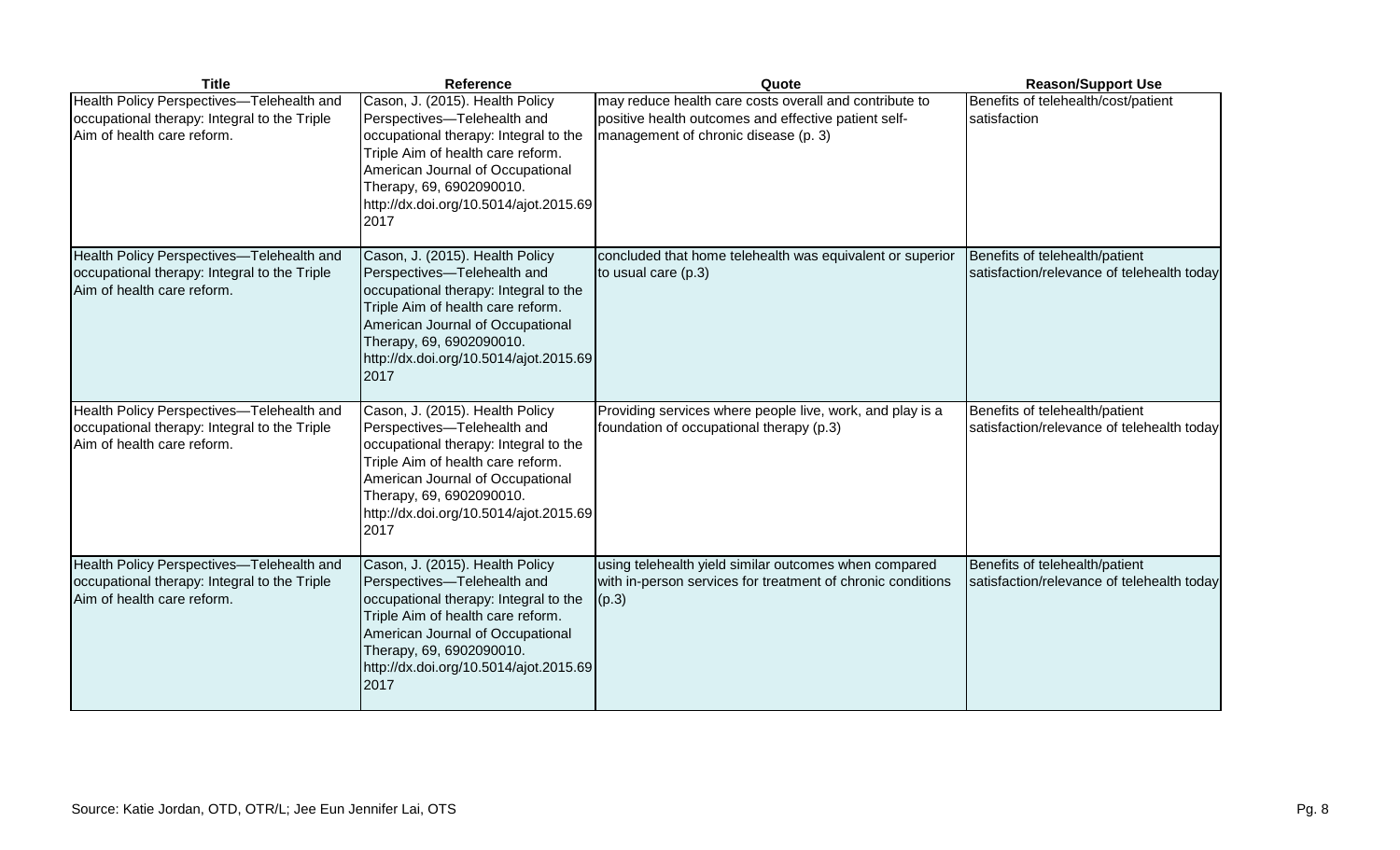| <b>Title</b>                                                                                                            | Reference                                                                                                                                                                                                                                                      | Quote                                                                                                                                                                                                                                                                                                                                                                                                                                                                                                                                                                                                                                                                                                                                                                                                                        | <b>Reason/Support Use</b>                                               |
|-------------------------------------------------------------------------------------------------------------------------|----------------------------------------------------------------------------------------------------------------------------------------------------------------------------------------------------------------------------------------------------------------|------------------------------------------------------------------------------------------------------------------------------------------------------------------------------------------------------------------------------------------------------------------------------------------------------------------------------------------------------------------------------------------------------------------------------------------------------------------------------------------------------------------------------------------------------------------------------------------------------------------------------------------------------------------------------------------------------------------------------------------------------------------------------------------------------------------------------|-------------------------------------------------------------------------|
| Health Policy Perspectives-Telehealth and<br>occupational therapy: Integral to the Triple<br>Aim of health care reform. | Cason, J. (2015). Health Policy<br>Perspectives-Telehealth and<br>occupational therapy: Integral to the<br>Triple Aim of health care reform.<br>American Journal of Occupational<br>Therapy, 69, 6902090010.<br>2017                                           | Occupational therapy practitioners could contribute to this<br>study in the areas of prevention, lifestyle modification, and<br>phys- ical and psychosocial rehabilitation. Inter-ventions<br>may include assessment for fall risk and home modification<br>to improve perfor- mance and safety; provision of home<br>exercise programs, adaptive strategies, and assistive<br>http://dx.doi.org/10.5014/ajot.2015.69 technology to enhance occupational perfor- mance and<br>participation; and activity modi- fication techniques and<br>patient education on energy conservation. Additionally,<br>occupa- tional therapy practitioners may teach techniques<br>to facilitate stress management, pain control, and coping<br>skills to support physical and psychosocial health and well-<br>being (AOTA, n.d.-a). (p. 5) | What do we do to deliver OT services                                    |
| Health Policy Perspectives-Telehealth and<br>occupational therapy: Integral to the Triple<br>Aim of health care reform. | Cason, J. (2015). Health Policy<br>Perspectives-Telehealth and<br>occupational therapy: Integral to the<br>Triple Aim of health care reform.<br>American Journal of Occupational<br>Therapy, 69, 6902090010.<br>http://dx.doi.org/10.5014/ajot.2015.69<br>2017 | Occupational therapists are trained to administer<br>standardized balance, cognitive, and visual assessments<br>and evaluate the interplay of intrinsic (person) and extrin-<br>sic (environment) factors contributing to fall risk (p. 5)                                                                                                                                                                                                                                                                                                                                                                                                                                                                                                                                                                                   | Balance, cog, visual assessment/what<br>do we do to deliver OT services |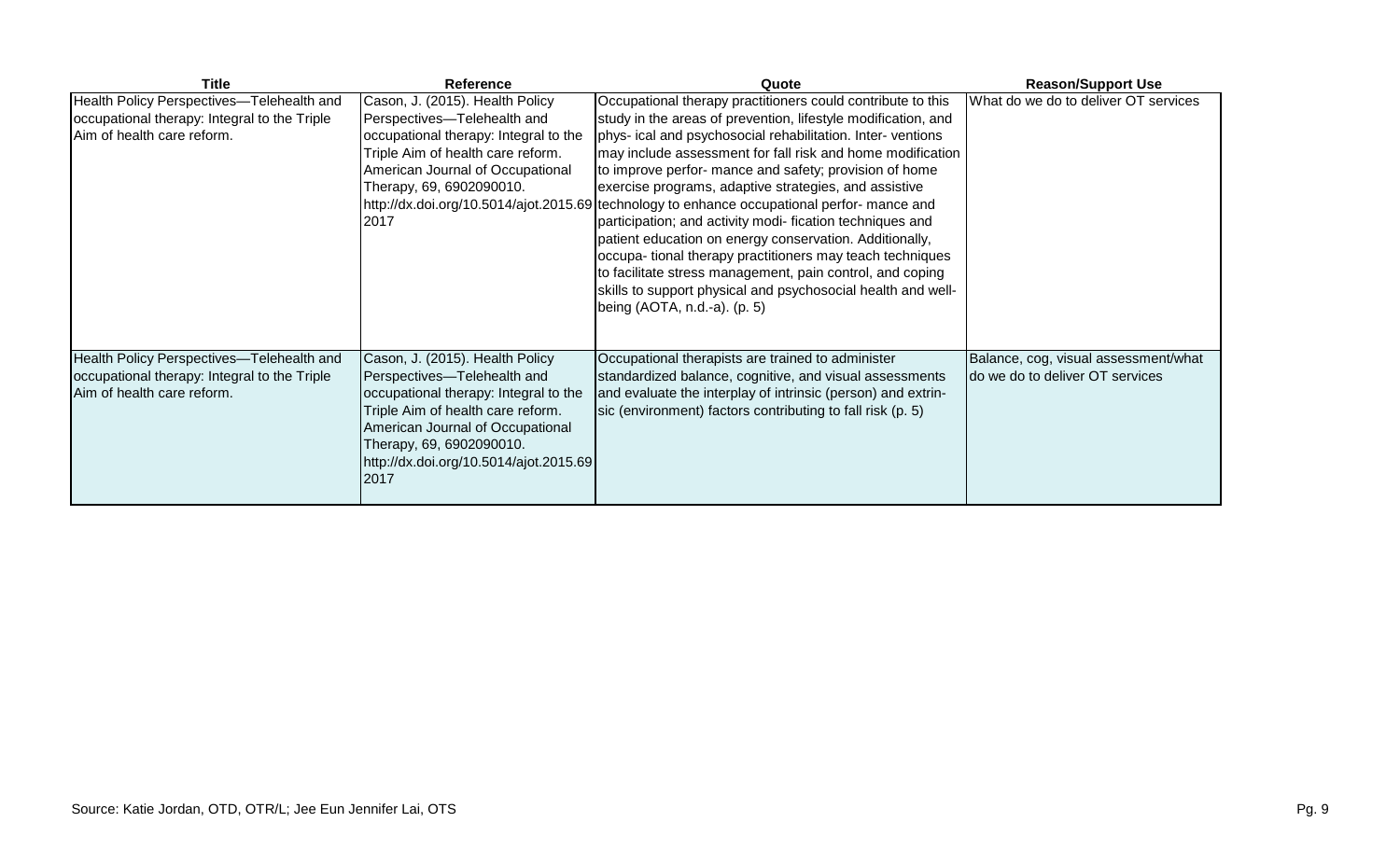| <b>Title</b>                                 | <b>Reference</b>                       | Quote                                                                                                  | <b>Reason/Support Use</b>             |
|----------------------------------------------|----------------------------------------|--------------------------------------------------------------------------------------------------------|---------------------------------------|
| Health Policy Perspectives-Telehealth and    | Cason, J. (2015). Health Policy        | Occupational therapy interventions including environmental                                             | Fall prevention/OT role/how can we    |
| occupational therapy: Integral to the Triple | Perspectives-Telehealth and            | modification, exercise programs, and patient education                                                 | deliver OT services                   |
| Aim of health care reform.                   | occupational therapy: Integral to the  | promote safety during daily routines and ac- tivities and                                              |                                       |
|                                              | Triple Aim of health care reform.      | reduce fall risks. The distinct skills of oc- cupational therapy                                       |                                       |
|                                              | American Journal of Occupational       | practitioners would be of great value in this fall intervention                                        |                                       |
|                                              | Therapy, 69, 6902090010.               | study, yet nurses and nurse practitioners are the "falls care"                                         |                                       |
|                                              |                                        | http://dx.doi.org/10.5014/ajot.2015.69   managers" identified in the study. identified fall prevention |                                       |
|                                              | 2016                                   | programming as an area in which evidence supports the                                                  |                                       |
|                                              |                                        | value of oc- cupational therapy; occupational therapy                                                  |                                       |
|                                              |                                        | Ipractitioners can use this evidence for "assertive and                                                |                                       |
|                                              |                                        | focused actions to ensure that the new system and all its                                              |                                       |
|                                              |                                        | components fully use the skills and benefits of occupa-                                                |                                       |
|                                              |                                        | tional therapy" (p. 13). The ACA created opportunities for                                             |                                       |
|                                              |                                        | expanded roles for occu- pational therapy in primary care,                                             |                                       |
|                                              |                                        | patient- centered medical homes, ACOs, behavioral health,                                              |                                       |
|                                              |                                        | prevention, and wellness. Un- fortunately, the role (and                                               |                                       |
|                                              |                                        | value) of occupa- tional therapy in these nontraditional                                               |                                       |
|                                              |                                        | practice settings is not well understood by stakeholders                                               |                                       |
|                                              |                                        | (p.5)                                                                                                  |                                       |
| Health Policy Perspectives-Telehealth and    | Cason, J. (2015). Health Policy        | Occupational therapy practitioners must be prepared to                                                 | Relevance of telehealth today/keeping |
| occupational therapy: Integral to the Triple | Perspectives-Telehealth and            | embrace technologies and service delivery models valued                                                | up with technology                    |
| Aim of health care reform.                   | occupational therapy: Integral to the  | in the new health care environment. Telehealth will be                                                 |                                       |
|                                              | Triple Aim of health care reform.      | valued for its effectiveness and cost-efficiency. (p. 6)                                               |                                       |
|                                              | American Journal of Occupational       |                                                                                                        |                                       |
|                                              | Therapy, 69, 6902090010.               |                                                                                                        |                                       |
|                                              | http://dx.doi.org/10.5014/ajot.2015.69 |                                                                                                        |                                       |
|                                              | 2017                                   |                                                                                                        |                                       |
|                                              |                                        |                                                                                                        |                                       |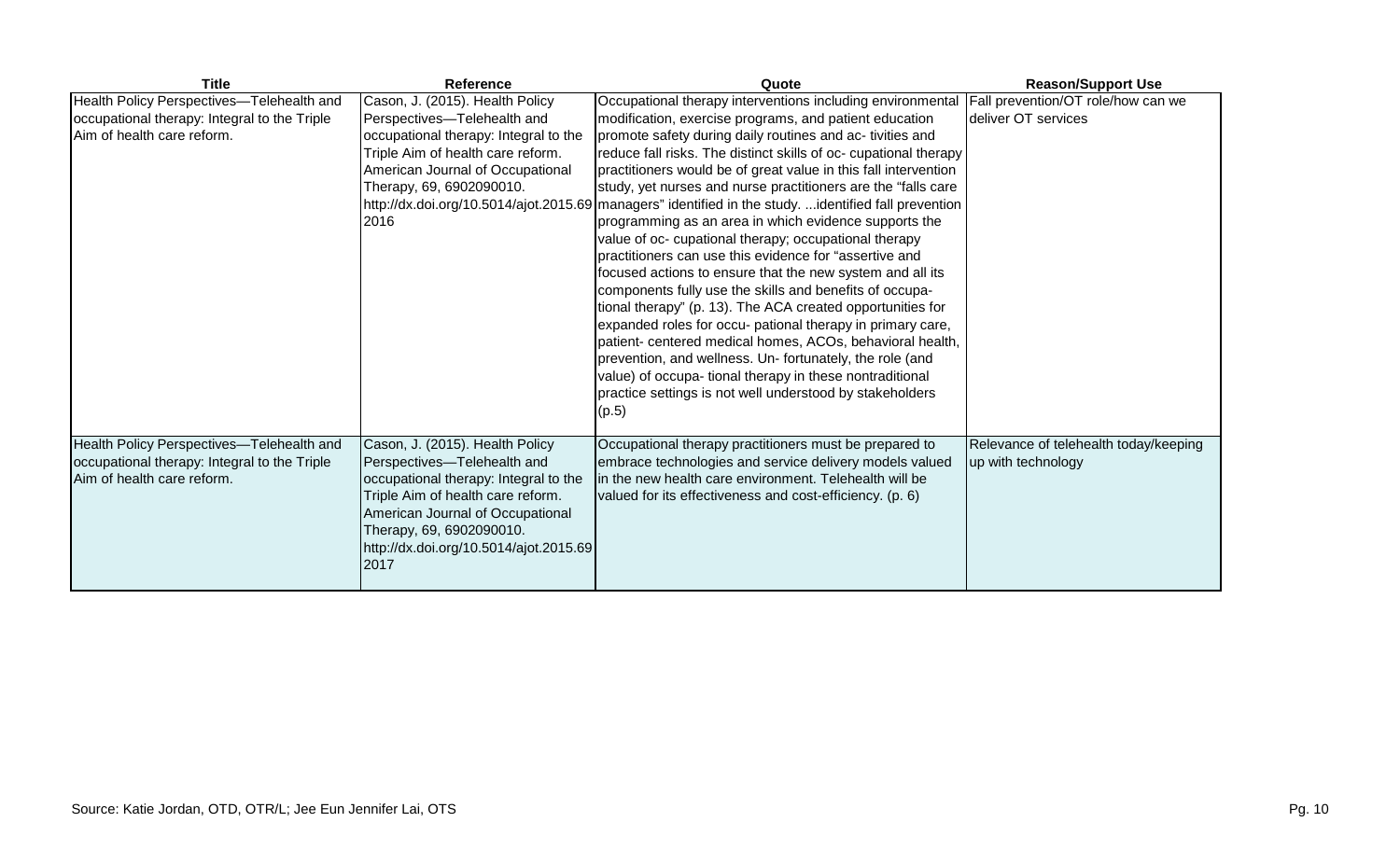| <b>Title</b>                                                                              | Reference                                                                                                                                                                                                                 | Quote                                                                                                                                                                                                                                                                                                                                                                                                                                                                                                                                                                                                                                                                                                                                                                                                                                                                                                                                                                                    | <b>Reason/Support Use</b>                            |
|-------------------------------------------------------------------------------------------|---------------------------------------------------------------------------------------------------------------------------------------------------------------------------------------------------------------------------|------------------------------------------------------------------------------------------------------------------------------------------------------------------------------------------------------------------------------------------------------------------------------------------------------------------------------------------------------------------------------------------------------------------------------------------------------------------------------------------------------------------------------------------------------------------------------------------------------------------------------------------------------------------------------------------------------------------------------------------------------------------------------------------------------------------------------------------------------------------------------------------------------------------------------------------------------------------------------------------|------------------------------------------------------|
| Health Policy Perspectives-Telehealth and<br>occupational therapy: Integral to the Triple | Cason, J. (2015). Health Policy<br>Perspectives-Telehealth and                                                                                                                                                            | empower people to be active participants in improving their<br>own health and thus are an integral component in achieving                                                                                                                                                                                                                                                                                                                                                                                                                                                                                                                                                                                                                                                                                                                                                                                                                                                                | What do we do to deliver OT<br>services/keep up with |
| Aim of health care reform.                                                                | occupational therapy: Integral to the<br>Triple Aim of health care reform.<br>American Journal of Occupational<br>Therapy, 69, 6902090010.<br>2017                                                                        | the Triple Aim. The CMMI- and PCORI-funded re- search<br>studies outlined in this article dem- onstrate the important<br>role telehealth will play in the delivery of health care<br>services. These studies will provide evidence to inform<br>http://dx.doi.org/10.5014/ajot.2015.69 future health care policy and practice. Oc- cupational<br>therapy practitioners must advo- cate for inclusion in future<br>studies and articulate the distinct value of occupational<br>therapy in primary care, behavioral health, chronic disease<br>management, health pro- motion, and other areas of keen<br>interest to health reformers. We must engage in research<br>to validate the efficacy and cost-effectiveness of<br>occupational therapy assessments and interventions<br>delivered through telehealth technologies. Most importantly,<br>we must continue to be consistent and clear cham- pions of<br>our profession in this rapidly evolving health care<br>environment. (p.6) | technology/relevance of telehealth today             |
| Telehealth in Occupational Therapy                                                        | American Occupational Therapy<br>Association. (2018). Telehealth in<br>occupational therapy. American<br>Journal of<br>Occupational Therapy, 72(Suppl. 2),<br>7212410059.<br>https://doi.org/10.5014/ajot.2018.72S<br>219 | Telehealth may ameliorate the impact of personnel<br>shortages, overcome transportation challenges, and be<br>beneficial in situations where service to clients may be best<br>served during nontraditional work hours of some traditional<br>care models. By removing barriers to accessing care,<br>including social stigma, travel, and socioeconomic and<br>language barriers, the use of telehealth as a service<br>delivery model within occupational therapy leads to<br>improved access to care (Gardner, Bundy, & Dew, 2016;<br>Hinton, Sheffield, Sanders, & Sofronoff, 2017; Levy et al.,<br>2018).                                                                                                                                                                                                                                                                                                                                                                           | Benefits/relevance                                   |
| Telehealth in Occupational Therapy                                                        | American Occupational Therapy<br>Association. (2018). Telehealth in<br>occupational therapy. American<br>Journal of<br>Occupational Therapy, 72(Suppl. 2),<br>7212410059.<br>https://doi.org/10.5014/ajot.2018.72S<br>219 | evaluation and consultative services for cognitive<br>screening, orthopedic (hand) assessment, lymphedema<br>assessment, wheelchair prescription, home assessment,<br>adaptive equipment prescription and home modification,<br>and ergonomic assessment (p.2)                                                                                                                                                                                                                                                                                                                                                                                                                                                                                                                                                                                                                                                                                                                           | How                                                  |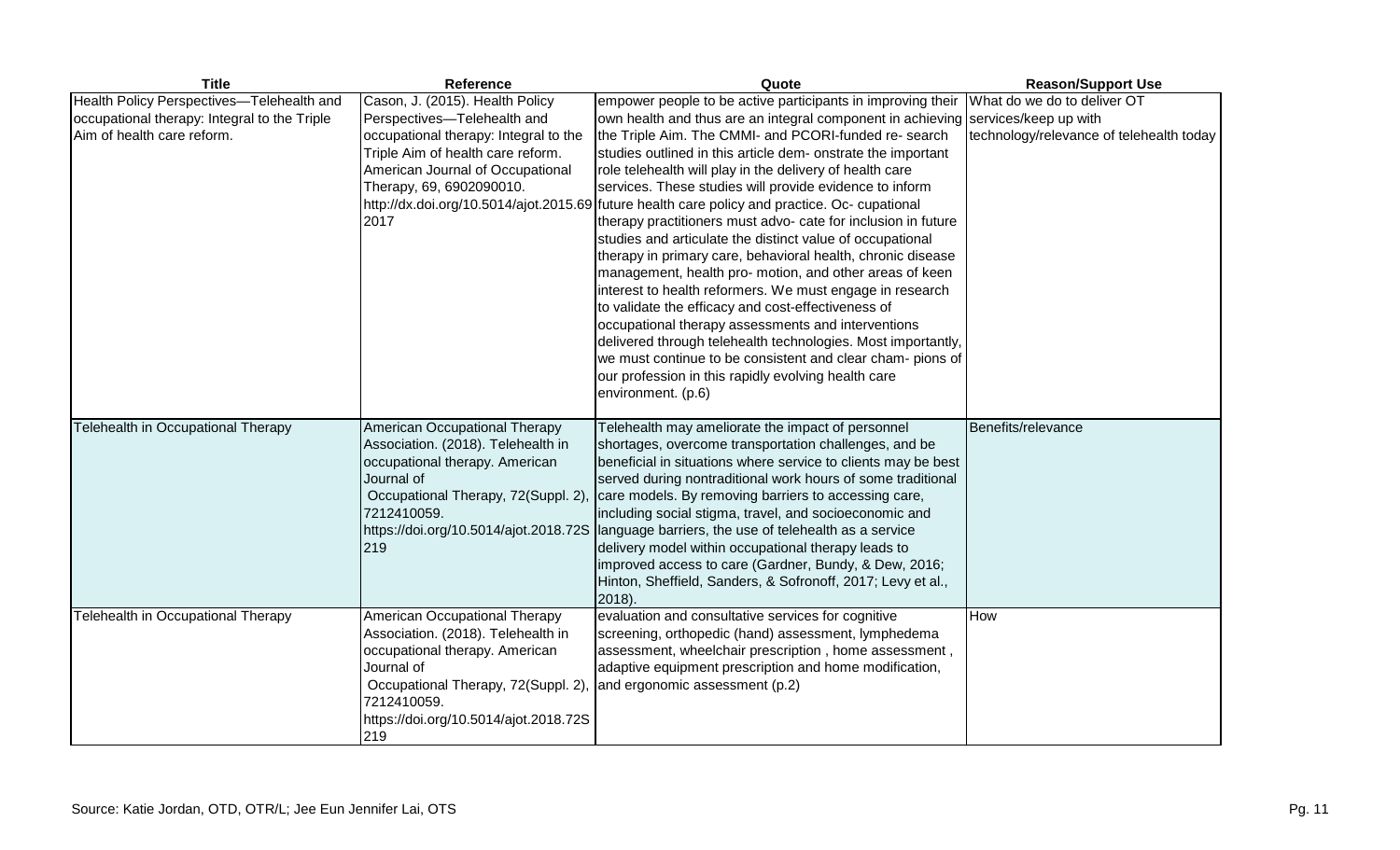| <b>Title</b>                       | Reference                                                                                                                                                                                                                 | Quote                                                                                                                                                                                                                                                                                                                                                                                                                                                                                                                                                                                                                                            | <b>Reason/Support Use</b> |
|------------------------------------|---------------------------------------------------------------------------------------------------------------------------------------------------------------------------------------------------------------------------|--------------------------------------------------------------------------------------------------------------------------------------------------------------------------------------------------------------------------------------------------------------------------------------------------------------------------------------------------------------------------------------------------------------------------------------------------------------------------------------------------------------------------------------------------------------------------------------------------------------------------------------------------|---------------------------|
| Telehealth in Occupational Therapy | American Occupational Therapy<br>Association. (2018). Telehealth in<br>occupational therapy. American<br>Journal of<br>Occupational Therapy, 72(Suppl. 2),<br>7212410059.<br>https://doi.org/10.5014/ajot.2018.72S<br>219 | Clinical reasoning guides the selection and application of<br>appropriate ICT necessary to evaluate clients' occupations,<br>client factors, performance skills and patterns, contexts and<br>environments. Occupational ther- apists should consider<br>the reliability and validity of specific assessment tools when<br>administered remotely. (p.2)                                                                                                                                                                                                                                                                                          | How                       |
| Telehealth in Occupational Therapy | American Occupational Therapy<br>Association. (2018). Telehealth in<br>occupational therapy. American<br>Journal of<br>Occupational Therapy, 72(Suppl. 2),<br>7212410059.<br>https://doi.org/10.5014/ajot.2018.72S<br>219 | In some cases, an in-person assistant, such as a caregiver<br>or other health professional, may be used to relay<br>assessment tool measurements or other measures (e.g.,<br>environmental, wheelchair and seating) to the re- mote<br>therapist during the evaluation process. (p.3)                                                                                                                                                                                                                                                                                                                                                            |                           |
| Telehealth in Occupational Therapy | American Occupational Therapy<br>Association. (2018). Telehealth in<br>occupational therapy. American<br>Journal of<br>Occupational Therapy, 72(Suppl. 2),<br>7212410059.<br>https://doi.org/10.5014/ajot.2018.72S<br>219 | When using a telehealth model for conducting an<br>evaluation, occupational therapists must consider the<br>client's health care needs, client's preference, access to<br>technology, and ability to measure outcomes. Prac-titioners<br>should adhere to all copyright laws and requirements when<br>administering assessments (AOTA, 2015a). If assessment<br>materials or the administration protocol requires<br>modification when used via tele- health, this should be<br>documented and factored into the scoring and interpretation<br>of the assessment.                                                                                | How                       |
| Telehealth in Occupational Therapy | American Occupational Therapy<br>Association. (2018). Telehealth in<br>occupational therapy. American<br>Journal of<br>Occupational Therapy, 72(Suppl. 2),<br>7212410059.<br>219                                          | physically located in the same state as the client to use<br>telehealth technologies denies access to services and<br>specialists unavailable to the client. Similarly, a requirement<br>that a client must first be seen in person by the practitioner<br>before receiving services via telehealth is not ap- propriate<br>and should be determined by the practitioner based on<br>https://doi.org/10.5014/ajot.2018.72S clinical reasoning and ethical judgment (Cason, 2014). This<br>requirement denies access to services and specialists<br>unavailable to the client and negates the benefits of a<br>telehealth service delivery model. | How                       |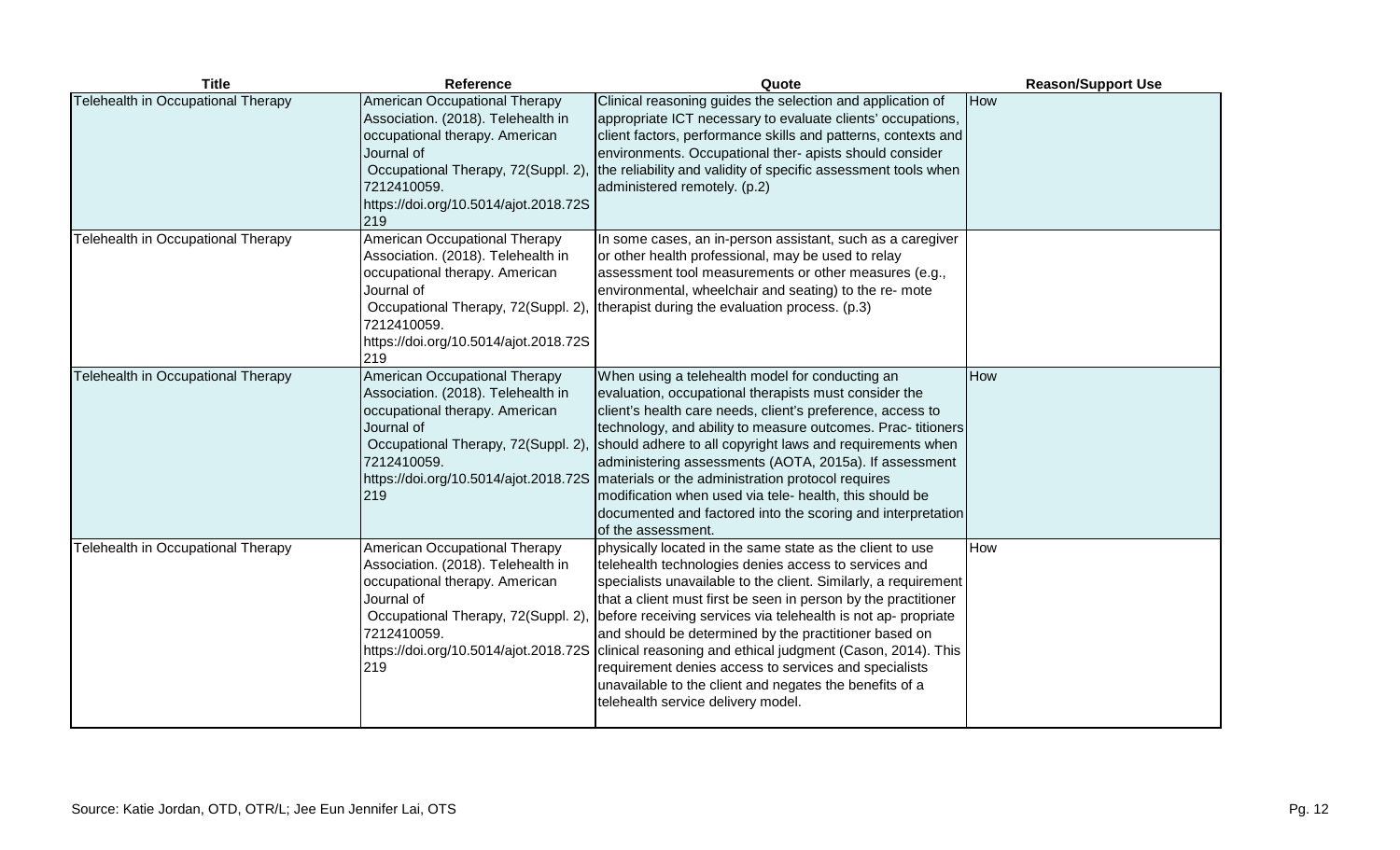| <b>Title</b>                       | Reference                                                                                                                                                                                                                 | Quote                                                                                                                                                                                                                                                                                                                                                                                                                                                                                                                                                                                                                                                                                                                                                                                                                                                                                                                                                         | <b>Reason/Support Use</b>                                      |
|------------------------------------|---------------------------------------------------------------------------------------------------------------------------------------------------------------------------------------------------------------------------|---------------------------------------------------------------------------------------------------------------------------------------------------------------------------------------------------------------------------------------------------------------------------------------------------------------------------------------------------------------------------------------------------------------------------------------------------------------------------------------------------------------------------------------------------------------------------------------------------------------------------------------------------------------------------------------------------------------------------------------------------------------------------------------------------------------------------------------------------------------------------------------------------------------------------------------------------------------|----------------------------------------------------------------|
| Telehealth in Occupational Therapy | American Occupational Therapy<br>Association. (2018). Telehealth in<br>occupational therapy. American<br>Journal of<br>Occupational Therapy, 72(Suppl. 2),<br>7212410059.<br>https://doi.org/10.5014/ajot.2018.72S<br>219 | Factors to consider when planning and providing<br>interventions de- livered with ICT include<br>• Technology availability and options for the occupational<br>therapy practitioner and the client;<br>• The safety, effectiveness, and quality of interventions<br>provided exclusively through telehealth or a hy- brid model;<br>• The client's choice about receiving interventions by<br>means of telehealth;<br>• The client's desired outcomes, including their perception<br>of services provided;<br>• Reimbursement; and<br>• Compliance with federal and state laws, regulation, and<br>policy, including licensurer (p.3)                                                                                                                                                                                                                                                                                                                         | How                                                            |
| Telehealth in Occupational Therapy | American Occupational Therapy<br>Association. (2018). Telehealth in<br>occupational therapy. American<br>Journal of<br>Occupational Therapy, 72(Suppl. 2),<br>7212410059.<br>https://doi.org/10.5014/ajot.2018.72S<br>219 | Remote provider and client, with caregiver as appropriate;<br>• Remote provider and local provider (e.g., therapist,<br>durable medical equipment vendor, prosthetist, physician)<br>with the client and caregiver, as appropriate; or<br>• Remote provider and local provider without the client<br>present. (p.3)                                                                                                                                                                                                                                                                                                                                                                                                                                                                                                                                                                                                                                           | How to do it/remote providers, clients,<br>support, caregivers |
| Telehealth in Occupational Therapy | American Occupational Therapy<br>Association. (2018). Telehealth in<br>occupational therapy. American<br>Journal of<br>Occupational Therapy, 72(Suppl. 2),<br>7212410059.<br>https://doi.org/10.5014/ajot.2018.72S<br>219 | may be used to conduct home safety and home<br>modification evaluations (Romero, Lee, Simic, Levy, &<br>Sanford, 2017), prevention and wellness services<br>(Parmanto, Pramana, Yu, Fairman, & Dicianno, 2015),<br>ergonomic consultation (Baker & Jacobs, 2012),<br>preadmission consultation for patients undergoing total hip<br>and total knee replacement (Hoffman & Russell, 2008), and<br>to facilitate sup- port groups for people with chronic<br>conditions (Lauckner & Hutchinson, 2016). In the area of<br>pediatrics, teleconsultation has been used to treat children<br>with complex pediatric feeding disorders (Clawson et al.,<br>2008), facilitate coordination and motor control in children<br>with cerebral palsy (Reifenberg et al., 2017), support school-<br>based services for children with complex medical needs<br>(Cormack et al., 2016), and provide occupation-based<br>coaching for caregivers of young children with autism | What do we do to deliver OT<br>services/main areas             |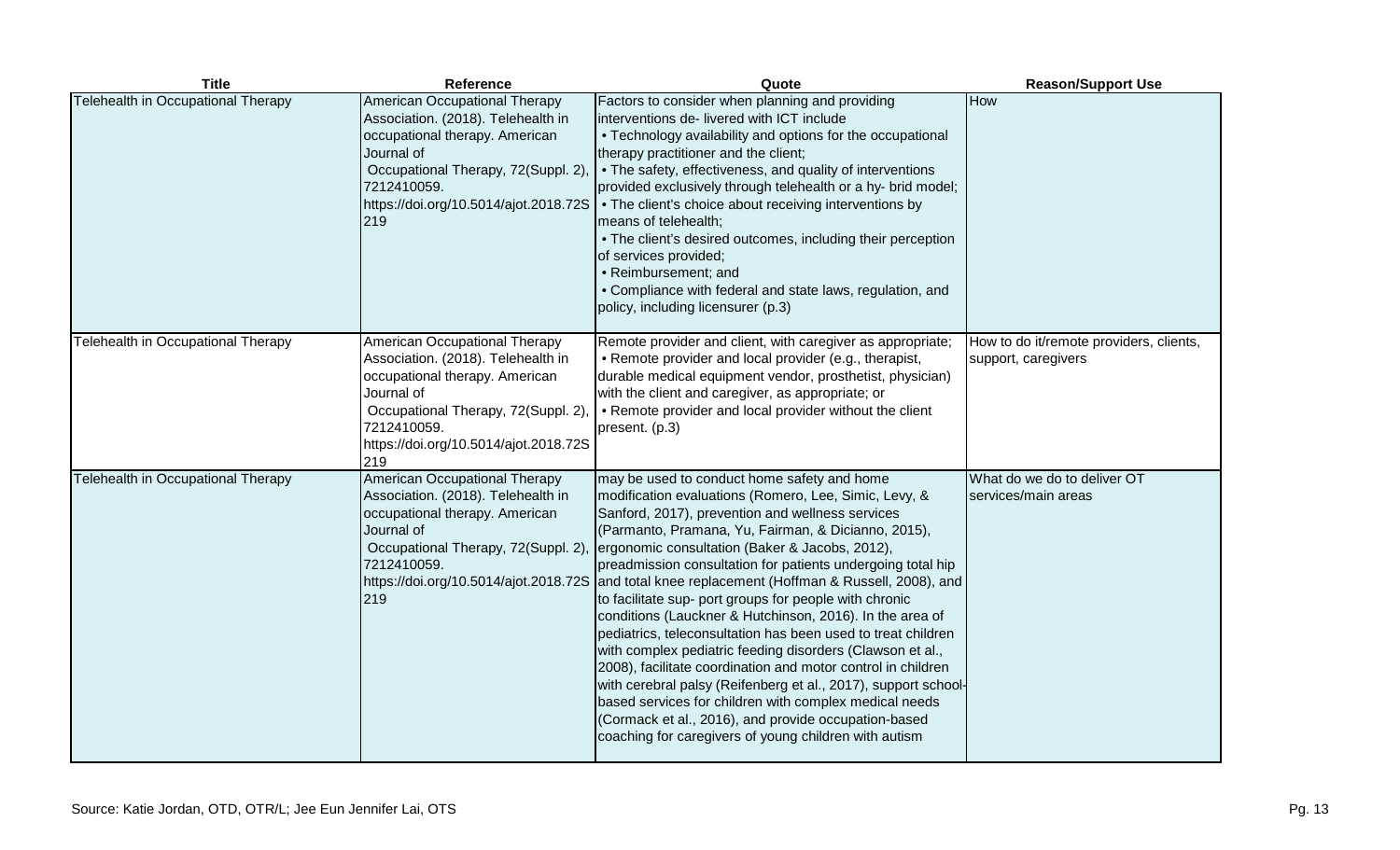| <b>Title</b>                       | <b>Reference</b>                                                                                                                                                                                                          | Quote                                                                                                                                                                                                                                                                                                                                                                                                                                                                        | <b>Reason/Support Use</b>           |
|------------------------------------|---------------------------------------------------------------------------------------------------------------------------------------------------------------------------------------------------------------------------|------------------------------------------------------------------------------------------------------------------------------------------------------------------------------------------------------------------------------------------------------------------------------------------------------------------------------------------------------------------------------------------------------------------------------------------------------------------------------|-------------------------------------|
| Telehealth in Occupational Therapy | American Occupational Therapy<br>Association. (2018). Telehealth in<br>occupational therapy. American<br>Journal of<br>Occupational Therapy, 72(Suppl. 2),<br>7212410059.<br>https://doi.org/10.5014/ajot.2018.72S<br>219 | may work on interprofessional teams using telemonitoring<br>for chronic disease management, for instance. Practitioners services/main areas<br>may use ICT to monitor a client's<br>• Adherence to an intervention program (Paneroni et al.,<br>2014), • ADLs (Gokalp & Clarke, 2013),<br>• Cognitive changes (Stillerova et al., 2016), and<br>$\bullet$ Fall risk (p. 4)                                                                                                   | What do we do to deliver OT         |
| Telehealth in Occupational Therapy | American Occupational Therapy<br>Association. (2018). Telehealth in<br>occupational therapy. American<br>Journal of<br>Occupational Therapy, 72(Suppl. 2),<br>7212410059.<br>https://doi.org/10.5014/ajot.2018.72S<br>219 | Due to the intimate nature of some occupational therapy<br>services (e.g., inter-ventions related to dressing, bathing,<br>toileting), special consideration should be made to avoid<br>exposure of the client on camera in an undressed or<br>otherwise compromised state (p.5)                                                                                                                                                                                             | How to do it/ethical considerations |
| Telehealth in Occupational Therapy | American Occupational Therapy<br>Association. (2018). Telehealth in<br>occupational therapy. American<br>Journal of<br>Occupational Therapy, 72(Suppl. 2),<br>7212410059.<br>219                                          | Occupational therapy practitioners are to abide by Health<br>Insurance Portability and Accountability Act (HIPAA, 1996;<br>Pub. L. 104–191) regulations to maintain security, privacy,<br>and confidentiality of all records and interactions. Additional<br>safeguards inherent in the use of technology to deliver<br>occupational therapy services must be considered to<br>https://doi.org/10.5014/ajot.2018.72S ensure privacy and security of confidential information | How to do it/HIPAA                  |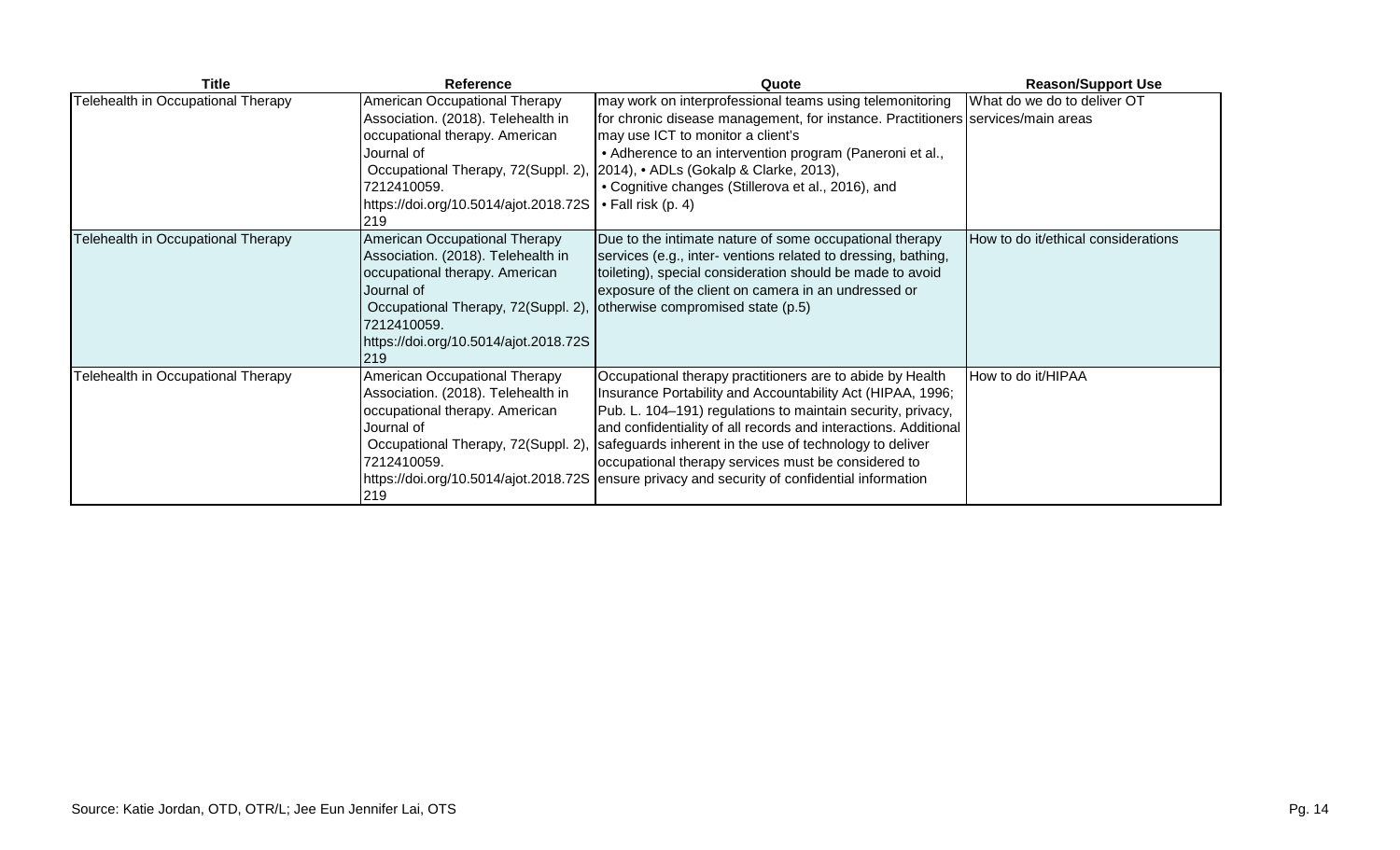| <b>Title</b>                | <b>Reference</b>                    | Quote                                                          | <b>Reason/Support Use</b> |
|-----------------------------|-------------------------------------|----------------------------------------------------------------|---------------------------|
| medicaid.gov - telemedicine | Centers for Medicare and Medicaid   | Distant or Hub site: Site at which the physician or other      | How to do it/terms        |
|                             | Services. (2020). Telemedicine.     | licensed practitioner delivering the service is located at the |                           |
|                             | Retrieved March 17, 2020 from       | time the service is provided via telecommunications            |                           |
|                             | https://www.medicaid.gov/medicaid/b | system.                                                        |                           |
|                             | enefits/telemedicine/index.html     |                                                                |                           |
|                             |                                     | Originating or Spoke site: Location of the Medicaid patient    |                           |
|                             |                                     | at the time the service being furnished via a                  |                           |
|                             |                                     | telecommunications system occurs. Telepresenters may be        |                           |
|                             |                                     | needed to facilitate the delivery of this service.             |                           |
|                             |                                     | Asynchronous or "Store and Forward": Transfer of data          |                           |
|                             |                                     | from one site to another through the use of a camera or        |                           |
|                             |                                     | similar device that records (stores) an image that is sent     |                           |
|                             |                                     | (forwarded) via telecommunication to another site for          |                           |
|                             |                                     | consultation. Asynchronous or "store and forward"              |                           |
|                             |                                     | applications would not be considered telemedicine but may      |                           |
|                             |                                     | be utilized to deliver services.                               |                           |
|                             |                                     | Medical Codes: States may select from a variety of             |                           |
|                             |                                     | HCPCS codes (T1014 and Q3014), CPT codes and                   |                           |
|                             |                                     | modifiers (GT, U1-UD) in order to identify, track and          |                           |
|                             |                                     | reimburse for telemedicine services.                           |                           |
|                             |                                     | Telehealth (or Telemonitoring) is the use of                   |                           |
|                             |                                     | telecommunications and information technology to provide       |                           |
|                             |                                     | access to health assessment, diagnosis, intervention,          |                           |
|                             |                                     | consultation, supervision and information across               |                           |
|                             |                                     | distance. Telehealth includes such technologies as             |                           |
|                             |                                     | telephones, facsimile machines, electronic mail systems,       |                           |
|                             |                                     | and remote patient monitoring devices, which are used to       |                           |
|                             |                                     | collect and transmit patient data for monitoring and           |                           |
|                             |                                     | interpretation. While they do not meet the Medicaid            |                           |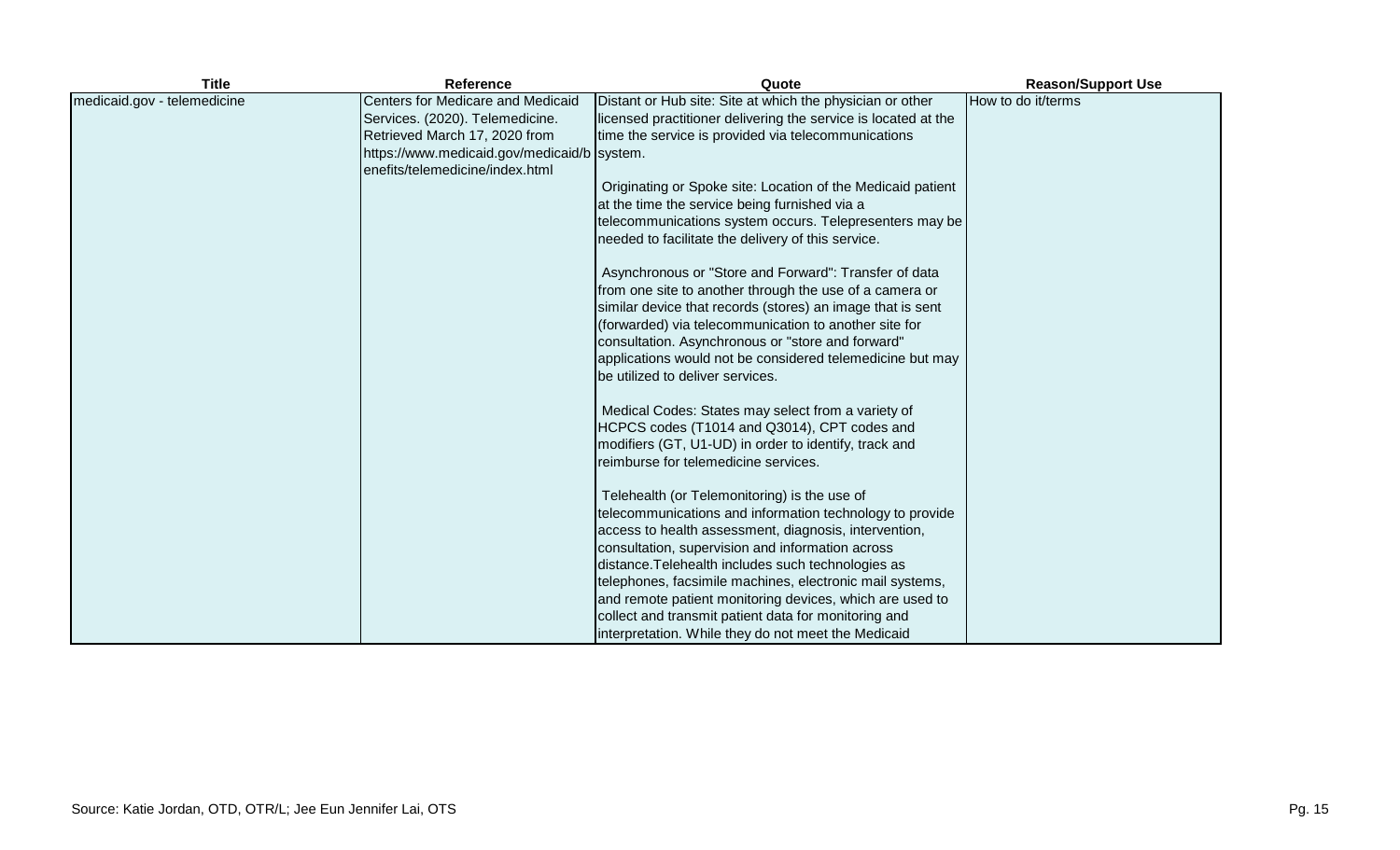| Title                                           | Reference                                  | Quote                                                                                            | <b>Reason/Support Use</b>                 |
|-------------------------------------------------|--------------------------------------------|--------------------------------------------------------------------------------------------------|-------------------------------------------|
| cms.gov - newsroom President Trump              | Centers for Medicare & Medicaid            | The Trump Administration today announced expanded                                                | Increased telehealth benefits/flexibility |
| <b>Expands Telehealth Benefits for Medicare</b> | Services. (2020). Newroom:                 | Medicare telehealth coverage that will enable beneficiaries                                      | for Medicare Beneficiaries during         |
| Beneficiaries During COVID-19 Outbreak          |                                            | President Trump Expands Telehealth to receive a wider range of healthcare services from their    | COVID-19 Outbreak - however, OT still     |
|                                                 | <b>Benefits for Medicare Beneficiaries</b> | doctors without having to travel to a healthcare facility.                                       | not included in these services            |
|                                                 | During COVID-19 Outbreak                   | Beginning on March 6, 2020, Medicare—administered by                                             |                                           |
|                                                 | Retrieved March 17, 2020 from              | the Centers for Medicare & Medicaid Services (CMS)-will                                          |                                           |
|                                                 |                                            | https://www.cms.gov/newsroom/pres  temporarily pay clinicians to provide telehealth services for |                                           |
|                                                 |                                            | s-releases/president-trump-expands- beneficiaries residing across the entire country.            |                                           |
|                                                 | telehealth-benefits-medicare-              |                                                                                                  |                                           |
|                                                 | beneficiaries-during-covid-19-             | "The Trump Administration is taking swift and bold action                                        |                                           |
|                                                 | outbreak                                   | to give patients greater access to care through telehealth                                       |                                           |
|                                                 |                                            | during the COVID-19 outbreak," said Administrator Seema                                          |                                           |
|                                                 |                                            | Verma. "These changes allow seniors to communicate with                                          |                                           |
|                                                 |                                            | their doctors without having to travel to a healthcare facility                                  |                                           |
|                                                 |                                            | so that they can limit risk of exposure and spread of this                                       |                                           |
|                                                 |                                            | virus. Clinicians on the frontlines will now have greater                                        |                                           |
|                                                 |                                            | flexibility to safely treat our beneficiaries."                                                  |                                           |
|                                                 |                                            |                                                                                                  |                                           |
|                                                 |                                            |                                                                                                  |                                           |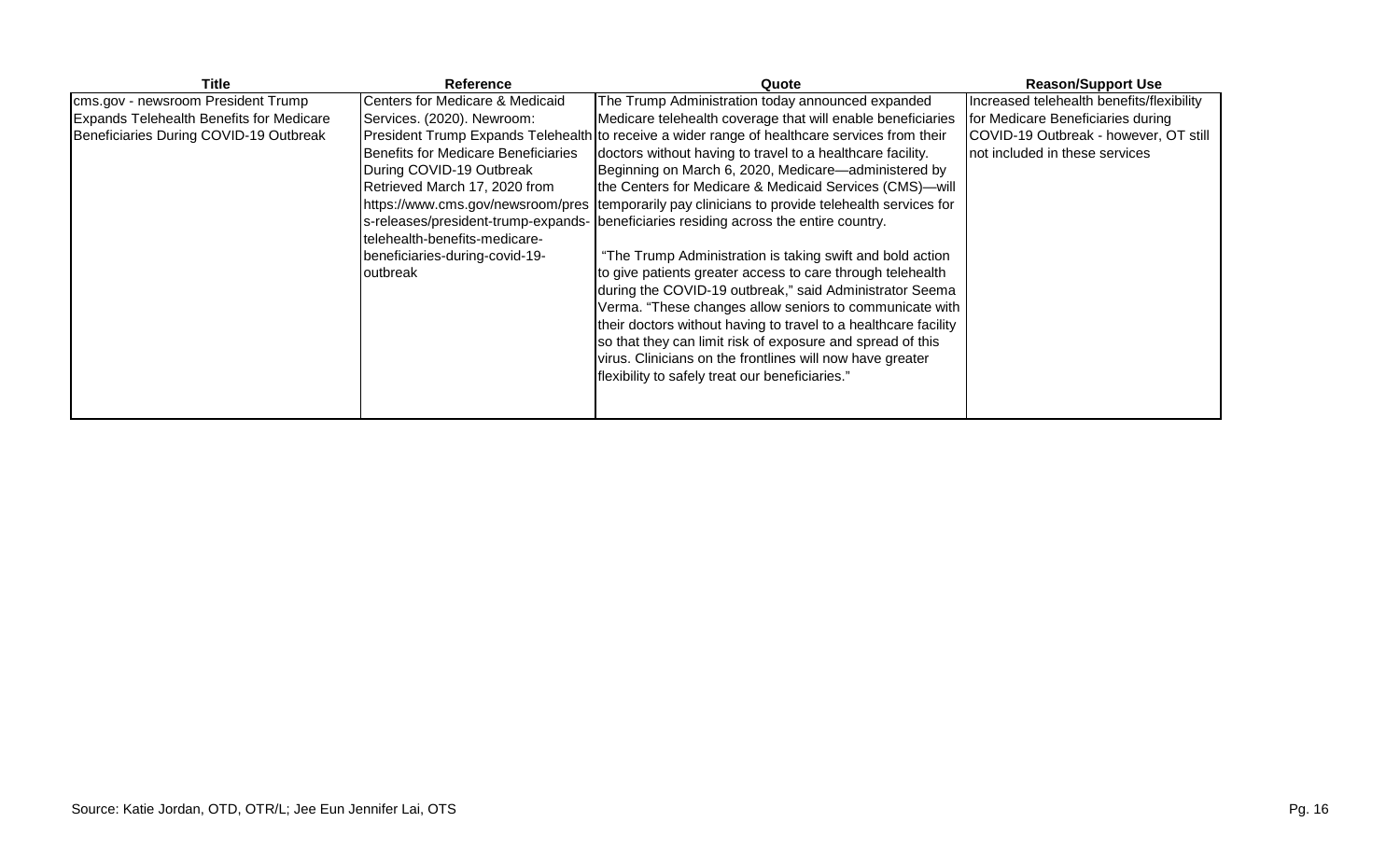| <b>Title</b>                         | <b>Reference</b>                   | Quote                                                                                         | <b>Reason/Support Use</b>              |
|--------------------------------------|------------------------------------|-----------------------------------------------------------------------------------------------|----------------------------------------|
| Medicare Telehealth Frequently Asked | Centers for Medicare & Medicaid    | The Coronavirus Preparedness and Response                                                     | Law signed for all Medicare recipients |
| Questions (FAQs)                     | Services. (2020). Medicare         | Supplemental Appropriations Act, as signed into law                                           | during COVID-19 until declared         |
|                                      | <b>Telehealth Frequently Asked</b> | by the President on March 6, 2020, includes a provision                                       | otherwise, however, the medical        |
|                                      | Questions (FAQs) Retrieved March   | allowing the Secretary of the Department of                                                   | services do not include OT.            |
|                                      | 17, 2020 from                      | Health and Human Services to waive certain Medicare                                           |                                        |
|                                      |                                    | https://www.cms.gov/files/document/   telehealth payment requirements during the              |                                        |
|                                      |                                    | medicare-telehealth-frequently-asked- Public Health Emergency (PHE) declared by the Secretary |                                        |
|                                      | questions-faqs-31720.pdf           | of Health and Human Services January 31,                                                      |                                        |
|                                      |                                    | 2020 to allow beneficiaries in all areas of the country to                                    |                                        |
|                                      |                                    | receive telehealth services, including at                                                     |                                        |
|                                      |                                    | their home. Under the waiver, limitations on where                                            |                                        |
|                                      |                                    | Medicare patients are eligible for telehealth will be                                         |                                        |
|                                      |                                    | removed during the emergency. In particular, patients                                         |                                        |
|                                      |                                    | outside of rural areas, and patients in their                                                 |                                        |
|                                      |                                    | homes will be eligible for telehealth services, effective for                                 |                                        |
|                                      |                                    | services starting March 6, 2020. Qualified providers who                                      |                                        |
|                                      |                                    | are permitted to furnish Medicare telehealth services during                                  |                                        |
|                                      |                                    | the Public                                                                                    |                                        |
|                                      |                                    | Health Emergency include physicians and certain non-                                          |                                        |
|                                      |                                    | physician practitioners such as nurse                                                         |                                        |
|                                      |                                    | practitioners, physician assistants and certified nurse                                       |                                        |
|                                      |                                    | midwives. Other practitioners, such as certified                                              |                                        |
|                                      |                                    | nurse anesthetists, licensed clinical social workers, clinical                                |                                        |
|                                      |                                    | psychologists, and registered dietitians or                                                   |                                        |
|                                      |                                    | nutrition professionals may also furnish services within                                      |                                        |
|                                      |                                    | their scope of practice and consistent with                                                   |                                        |
|                                      |                                    | Medicare benefit rules that apply to all services. This is not                                |                                        |
|                                      |                                    | changed by the waiver. The telehealth waiver will be                                          |                                        |
|                                      |                                    | effective until the PHE declared by the Secretary of HHS on                                   |                                        |
|                                      |                                    | January                                                                                       |                                        |
|                                      |                                    | 31, 2020 ends. States have broad flexibility to cover                                         |                                        |
|                                      |                                    | telehealth through Medicaid. No federal approval is needed                                    |                                        |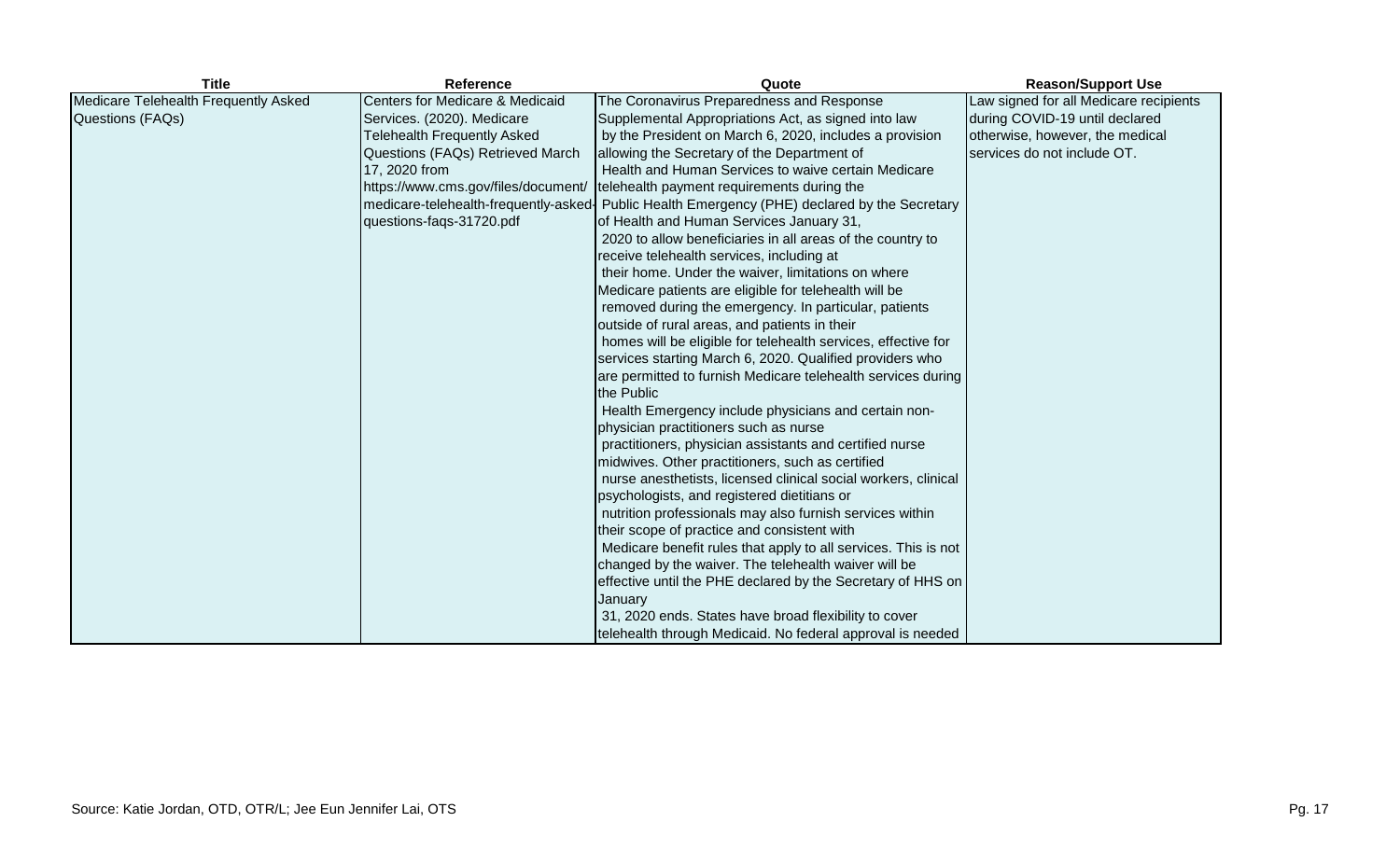| <b>Title</b>                                                                                                 | <b>Reference</b>                                                                                                                                                                                                                                              | Quote                                                                                                                                                                                                                                                                                                                                                                                                                                                                                                                                                                                                                                                                                                                                                                                                                                                                                                                           | <b>Reason/Support Use</b>     |
|--------------------------------------------------------------------------------------------------------------|---------------------------------------------------------------------------------------------------------------------------------------------------------------------------------------------------------------------------------------------------------------|---------------------------------------------------------------------------------------------------------------------------------------------------------------------------------------------------------------------------------------------------------------------------------------------------------------------------------------------------------------------------------------------------------------------------------------------------------------------------------------------------------------------------------------------------------------------------------------------------------------------------------------------------------------------------------------------------------------------------------------------------------------------------------------------------------------------------------------------------------------------------------------------------------------------------------|-------------------------------|
| The American Occupational Therapy<br>Association Advisory Opinion for the Ethics<br>Commission<br>Telehealth | American Occupational Therapy<br>Association. (2017). Advisory opinion<br>for the ethics commission:<br>Telehealth. Retrieved March 17,<br>2020 from<br>https://www.aota.org/~/media/Corpor<br>ate/Files/Practice/Ethics/Advisory/<br>telehealth-advisory.pdf | umbrella term of telehealth, which is "the use of electronic<br>information and telecommunications technologies to<br>support and promote long distance clinical health care,<br>patient and professional health-related education, public<br>health, and health administration" (Health Resources and<br>Services Administration, n.d., para. 3). Telerehabilitation, a<br>rapidly growing branch of telehealth, "is the application of<br>telecommunication and information technologies for the<br>delivery of rehabilitation services" (American Occupational<br>Therapy Association [AOTA], 2013, p. S69).                                                                                                                                                                                                                                                                                                                 | Term definition of Telehealth |
| The American Occupational Therapy<br>Association Advisory Opinion for the Ethics<br>Commission<br>Telehealth | American Occupational Therapy<br>Association. (2017). Advisory opinion<br>for the ethics commission:<br>Telehealth. Retrieved March 17,<br>2020 from<br>https://www.aota.org/~/media/Corpor<br>ate/Files/Practice/Ethics/Advisory/<br>telehealth-advisory.pdf | In telehealth, various types of services can be delivered and Types of OT services in telehealth<br>typically include client evaluation, treatment intervention and<br>monitoring, consultation, education, and training (Russell,<br>2009). Synchronous videoconferencing is a common form<br>of service delivery and can be provided using a variety of<br>forms of technology (e.g., voice over the Internet protocol,<br>or VoIP; mobile videoconferencing; consumer HDTV<br>videoconferencing; plain old telephone service, or POTS;<br>and telehealth network with commercial videoconferencing<br>system; Cason, 2011). Other modes of delivery include text-<br>based (e.g., e-mail, cell phone text messaging), audio-<br>based (e.g., teleconferencing), virtual reality (e.g., video<br>games), Web-based (e.g., real-time chat rooms), and<br>wireless (e.g., personal digital assistants, or PDAs)<br>technologies |                               |
| The American Occupational Therapy<br>Association Advisory Opinion for the Ethics                             | American Occupational Therapy<br>Association. (2017). Advisory opinion                                                                                                                                                                                        | must consider the unique features of service delivery using<br>telecommunication methods. These issues can relate to the                                                                                                                                                                                                                                                                                                                                                                                                                                                                                                                                                                                                                                                                                                                                                                                                        | <b>Ethical considerations</b> |
| Commission                                                                                                   | for the ethics commission:                                                                                                                                                                                                                                    | client or client extenders receiving services or to the                                                                                                                                                                                                                                                                                                                                                                                                                                                                                                                                                                                                                                                                                                                                                                                                                                                                         |                               |
| Telehealth                                                                                                   | Telehealth. Retrieved March 17,                                                                                                                                                                                                                               | technology used to provide services. A major advantage of                                                                                                                                                                                                                                                                                                                                                                                                                                                                                                                                                                                                                                                                                                                                                                                                                                                                       |                               |
|                                                                                                              |                                                                                                                                                                                                                                                               |                                                                                                                                                                                                                                                                                                                                                                                                                                                                                                                                                                                                                                                                                                                                                                                                                                                                                                                                 |                               |
|                                                                                                              |                                                                                                                                                                                                                                                               |                                                                                                                                                                                                                                                                                                                                                                                                                                                                                                                                                                                                                                                                                                                                                                                                                                                                                                                                 |                               |
|                                                                                                              |                                                                                                                                                                                                                                                               |                                                                                                                                                                                                                                                                                                                                                                                                                                                                                                                                                                                                                                                                                                                                                                                                                                                                                                                                 |                               |
|                                                                                                              | 2020 from<br>https://www.aota.org/~/media/Corpor<br>ate/Files/Practice/Ethics/Advisory/<br>telehealth-advisory.pdf                                                                                                                                            | telehealth is that it can provide access to services for those<br>clients who live in rural areas and who have difficulty<br>traveling. Without the use of telehealth delivery methods,<br>some may not receive services at all.                                                                                                                                                                                                                                                                                                                                                                                                                                                                                                                                                                                                                                                                                                |                               |